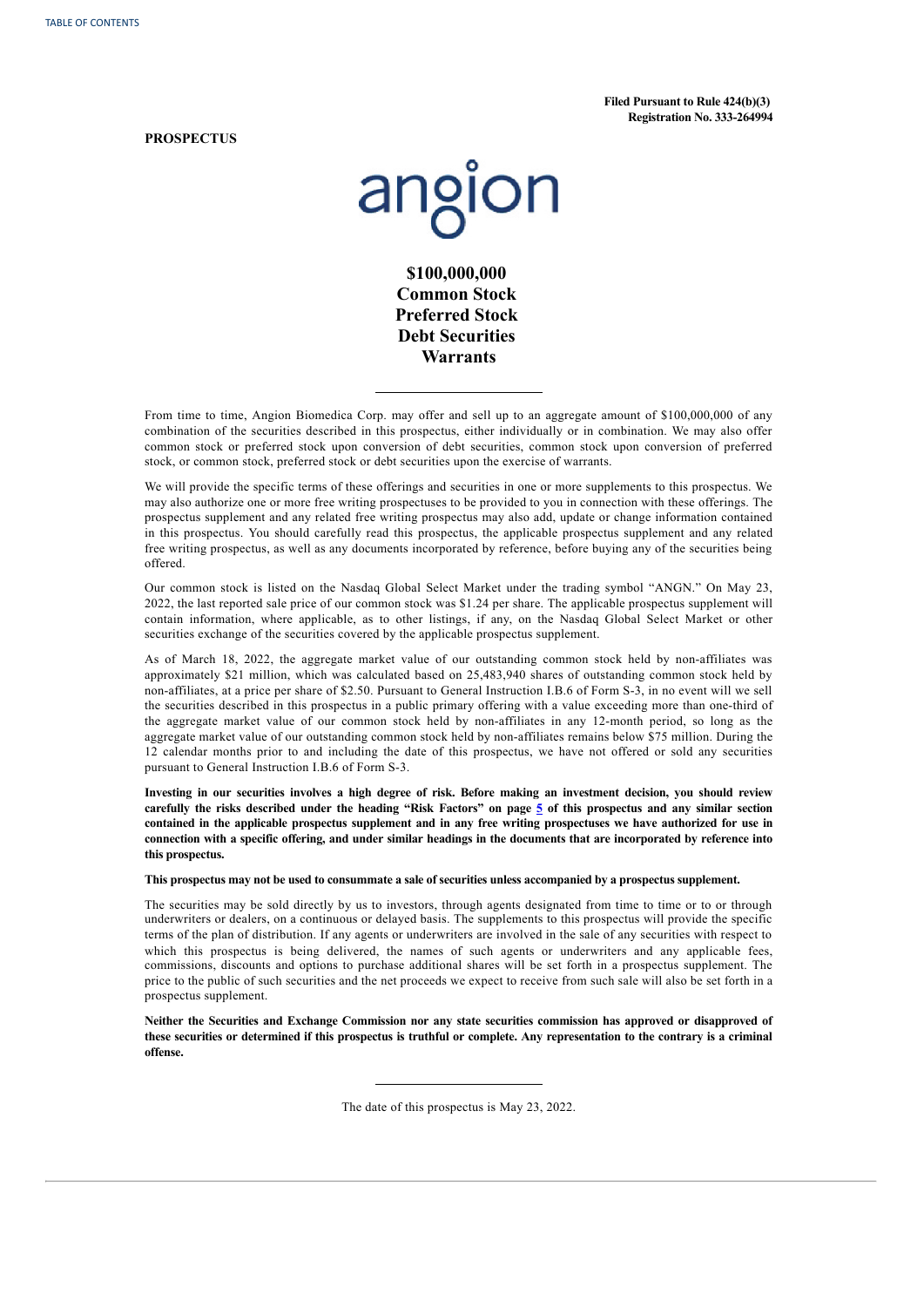# **TABLE OF CONTENTS**

| <b>ABOUT THIS PROSPECTUS</b>                             |                 |
|----------------------------------------------------------|-----------------|
| PROSPECTUS SUMMARY                                       |                 |
| <b>RISK FACTORS</b>                                      | <u>5</u>        |
| SPECIAL NOTE REGARDING FORWARD-LOOKING STATEMENTS        | <u>5</u>        |
| <b>USE OF PROCEEDS</b>                                   | $6\overline{6}$ |
| DESCRIPTION OF CAPITAL STOCK                             | $6\overline{6}$ |
| <b>DESCRIPTION OF DEBT SECURITIES</b>                    | $\overline{11}$ |
| <b>DESCRIPTION OF WARRANTS</b>                           | <u>16</u>       |
| <b>LEGAL OWNERSHIP OF SECURITIES</b>                     | <u>18</u>       |
| <b>PLAN OF DISTRIBUTION</b>                              | 21              |
| <b>LEGAL MATTERS</b>                                     | 22              |
| <b>EXPERTS</b>                                           | 22              |
| WHERE YOU CAN FIND ADDITIONAL INFORMATION                | 23              |
| <b>INCORPORATION OF CERTAIN INFORMATION BY REFERENCE</b> | <u>23</u>       |

# **ABOUT THIS PROSPECTUS**

This prospectus is part of a registration statement on Form S-3 that we filed with the Securities and Exchange Commission, or SEC, using a "shelf" registration process. Under this shelf registration statement, we may, from time to time, offer and sell, either individually or in combination, in one or more offerings, up to a total dollar amount of \$100,000,000 of any combination of the securities described in this prospectus.

This prospectus provides you with a general description of the securities we may offer. Each time we offer securities under this prospectus, we will provide a prospectus supplement that will contain more specific information about the terms of that offering. We may also authorize one or more free writing prospectuses to be provided to you that may contain material information relating to these offerings. The prospectus supplement and any related free writing prospectus that we may authorize to be provided to you may also add, update or change any of the information contained in this prospectus or in the documents that we have incorporated by reference into this prospectus. We urge you to read carefully this prospectus, any applicable prospectus supplement and any free writing prospectuses we have authorized for use in connection with a specific offering, together with the information incorporated herein by reference as described under the heading "Incorporation of Certain Information by Reference," before buying any of the securities being offered.

# This prospectus may not be used to consummate a sale of securities unless it is accompanied by a prospectus **supplement.**

You should rely only on the information contained in, or incorporated by reference into, this prospectus, any related prospectus supplement and in any free writing prospectus that we may authorize for use in connection with an offering. We have not authorized any other person to provide you with different information. If anyone provides you with different or inconsistent information, you should not rely on it. We take no responsibility for, and can provide no assurance as to the reliability of, any other information that others may give you. We are not making an offer to sell or soliciting an offer to buy our securities in any jurisdiction in which an offer or solicitation is not authorized or in which the person making that offer or solicitation is not qualified to do so or to anyone to whom it is unlawful to make an offer or solicitation. You should assume that the information appearing in this prospectus, any related prospectus supplement and the documents incorporated by reference into this prospectus, any related prospectus supplement and in any free writing prospectus that we may authorize for use in connection with this offering, is accurate only as of the date of those respective documents. Our business, financial condition, results of operations and prospects may have changed since those dates. You should read this prospectus, any related prospectus supplement, the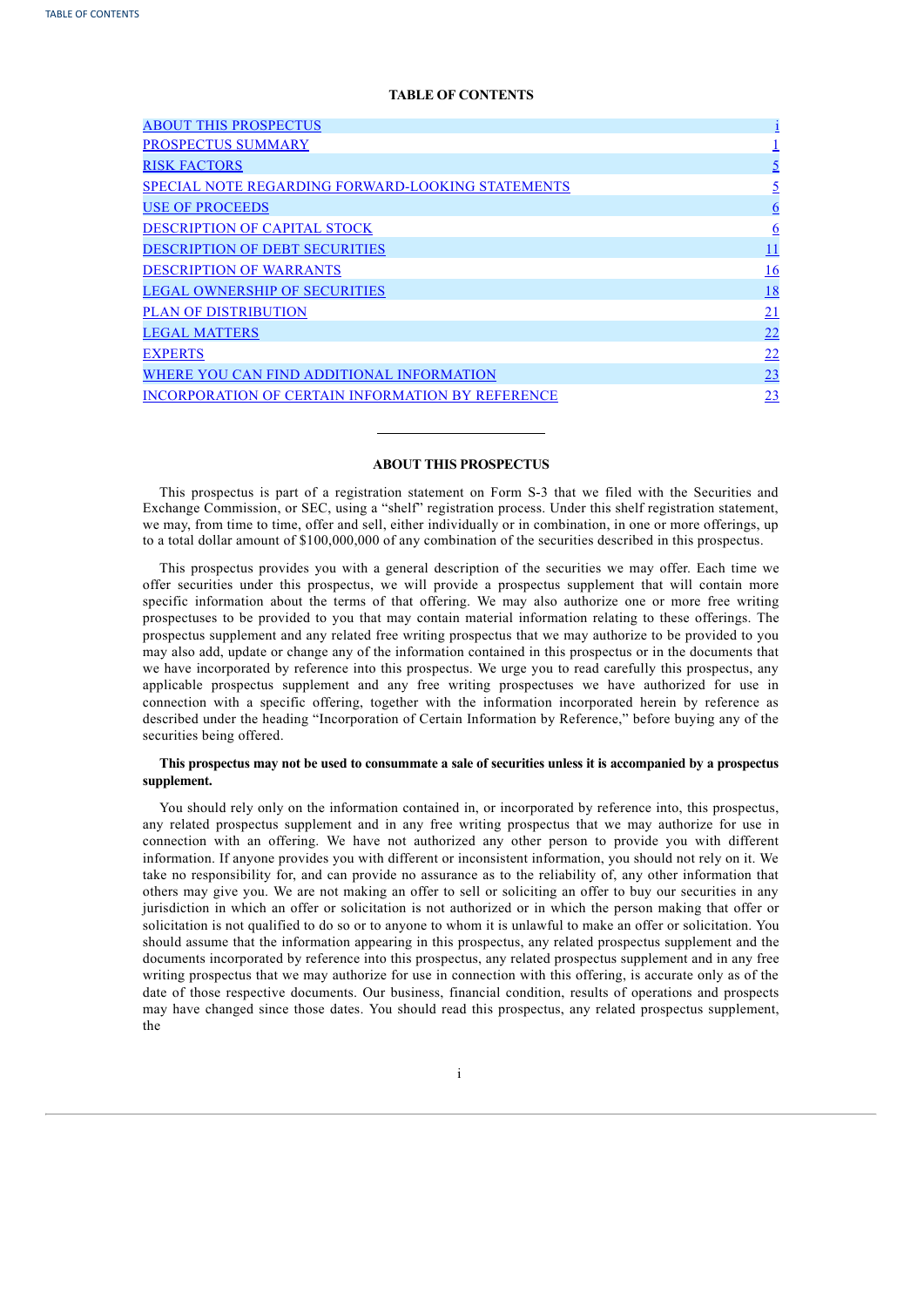documents incorporated by reference into this prospectus, and any free writing prospectus that we may authorize for use in connection with this offering, in their entirety before making an investment decision. You should also read and consider the information in the documents to which we have referred you in the sections of this prospectus captioned "Where You Can Find More Information" and "Incorporation of Certain Information by Reference."

We are offering to sell, and seeking offers to buy, our securities only in jurisdictions where offers and sales are permitted. The distribution of this prospectus and any related prospectus supplement and the offering of our securities in certain jurisdictions may be restricted by law. Persons outside the United States who come into possession of this prospectus and any related prospectus supplement must inform themselves about, and observe any restrictions relating to, the offering of our securities and the distribution of this prospectus and any related prospectus supplement outside the United States. This prospectus and any related prospectus supplement does not constitute, and may not be used in connection with, an offer to sell, or a solicitation of an offer to buy, any securities offered by this prospectus and any related prospectus supplement by any person in any jurisdiction in which it is unlawful for such person to make such an offer or solicitation.

We obtained the industry and market data in this prospectus from our own research as well as from industry and general publications, surveys and studies conducted by third parties. These data involve a number of assumptions and limitations, and you are cautioned not to give undue weight to such estimates. In addition, projections, assumptions and estimates of our future performance and the future performance of the industry in which we operate is necessarily subject to a high degree of uncertainty and risk due to a variety of factors, including those described in "Risk Factors" and elsewhere in this prospectus, any related prospectus supplement and documents incorporated by reference into this prospectus and any related prospectus supplement. These and other factors could cause results to differ materially from those expressed in the estimates made by the independent parties and by us.

This prospectus and any related prospectus supplement, including the information incorporated by reference into this prospectus and any related prospectus supplement, include trademarks, service marks and trade names owned by us or others. All trademarks, service marks and trade names included or incorporated by reference in this prospectus, any related prospectus supplement or any related free writing prospectus are the property of their respective owners.

<span id="page-2-0"></span>ii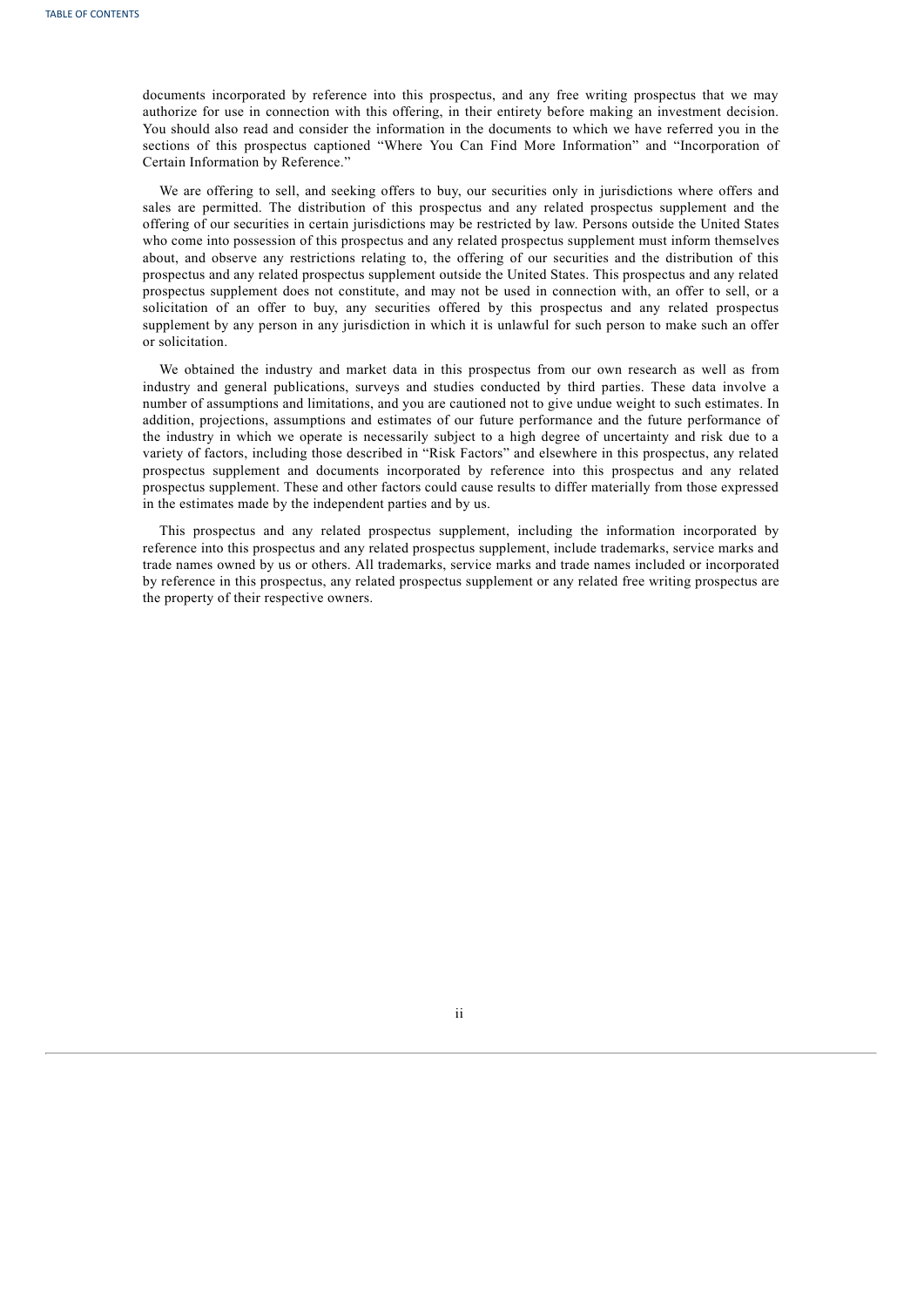# **PROSPECTUS SUMMARY**

*This summary highlights selected information appearing elsewhere in this prospectus or incorporated by* reference in this prospectus, and does not contain all of the information that you need to consider in making *your investment decision. You should carefully read the entire prospectus, the applicable prospectus supplement and any related free writing prospectus, including the risks of investing in our securities discussed under the heading "Risk Factors" contained in the applicable prospectus supplement and any related free writing prospectus, and under similar headings in the other documents that are incorporated by reference into this prospectus. You should also carefully read the information incorporated by reference into this prospectus, including our financial statements, and the exhibits to the registration statement of which this prospectus is a part.*

*References in this prospectus to "Angion," "Angion Biomedica," "the Company," "we," "us" and "our" refer to Angion Biomedica Corp., a Delaware corporation, and its consolidated subsidiaries, if any, unless otherwise specified.*

# **Angion Biomedica Corp.**

# **Overview**

We are a clinical-stage biopharmaceutical company focused on the discovery, development, and commercialization of novel small molecule therapeutics to address chronic and progressive fibrotic diseases. Our goal is to transform the treatment paradigm for patients suffering from these potentially life-threatening conditions for which there are no approved medicines or where existing approved medicines have known limitations. Our lead product candidate is ANG-3070, a highly selective oral tyrosine kinase receptor inhibitor (TKI) in development as a treatment for fibrotic diseases, particularly in the kidney and lung. ANG-3070 has demonstrated activity as an anti-fibrotic agent in a variety of animal models. A Phase 1 healthy volunteer study, which was designed to support clinical development in multiple indications, demonstrated ANG-3070 has a favorable safety and PK profile, producing plasma concentrations which exceeded the levels necessary for activity in animal models of proteinuric kidney diseases. Enrollment is ongoing in "JUNIPER," a dose-finding Phase 2 trial of ANG-3070 in primary proteinuric kidney diseases (PPKDs) and we expect to file an IND in idiopathic pulmonary fibrosis (IPF) by the end of 2022.

We continue to work with our license partner Vifor International, Ltd, (Vifor Pharma) on the process of closing out our analyses of data from the 2021 clinical trial readouts of ANG-3777, a hepatocyte growth factor (HGF) mimetic that was formerly our lead product candidate until December 2021. We do not intend to continue the clinical development plan for ANG-3777 set forth in the Vifor License, which had included a Phase 3 study for the prevention of AKI in patients undergoing cardiac surgery involving cardiopulmonary bypass who were thought to be at risk for AKI (CSA-AKI) and a Phase 4 confirmatory study in donor kidney transplant patients who were at risk for developing delayed graft function (DGF), given that we do not believe the earlier Phase 2 and Phase 3 clinical trial results in the respective indications support regulatory approval. We have no funds budgeted for additional clinical trials for ANG-3777.

We are also continuing to develop our preclinical programs. Our ROCK2 program is targeted towards the treatment of fibrotic diseases. Our CYP11B2 program is targeted towards diseases related to aldosterone synthase dysregulation.

# **Risks Associated with our Business**

Our business is subject to numerous risks. You should read these risks before you invest in our common stock. In particular, our risks include, but are not limited to, the following:

- We are a clinical-stage biopharmaceutical company with no products approved for sale and we have not generated any product revenue to date, which makes it difficult to assess our future viability;
- To achieve our goals we will require substantial additional funding, for which capital may not be available to us on acceptable terms, or at all, and, if not so available, may require us to delay, limit, reduce or cease our clinical trials or operations;
- Product development and regulatory approval involve a lengthy and expensive process with uncertain outcomes. We cannot be certain ANG-3070 or any of our other product candidates will receive or maintain regulatory approval and, without regulatory approval, we and our collaborators will not be able to market our product candidates;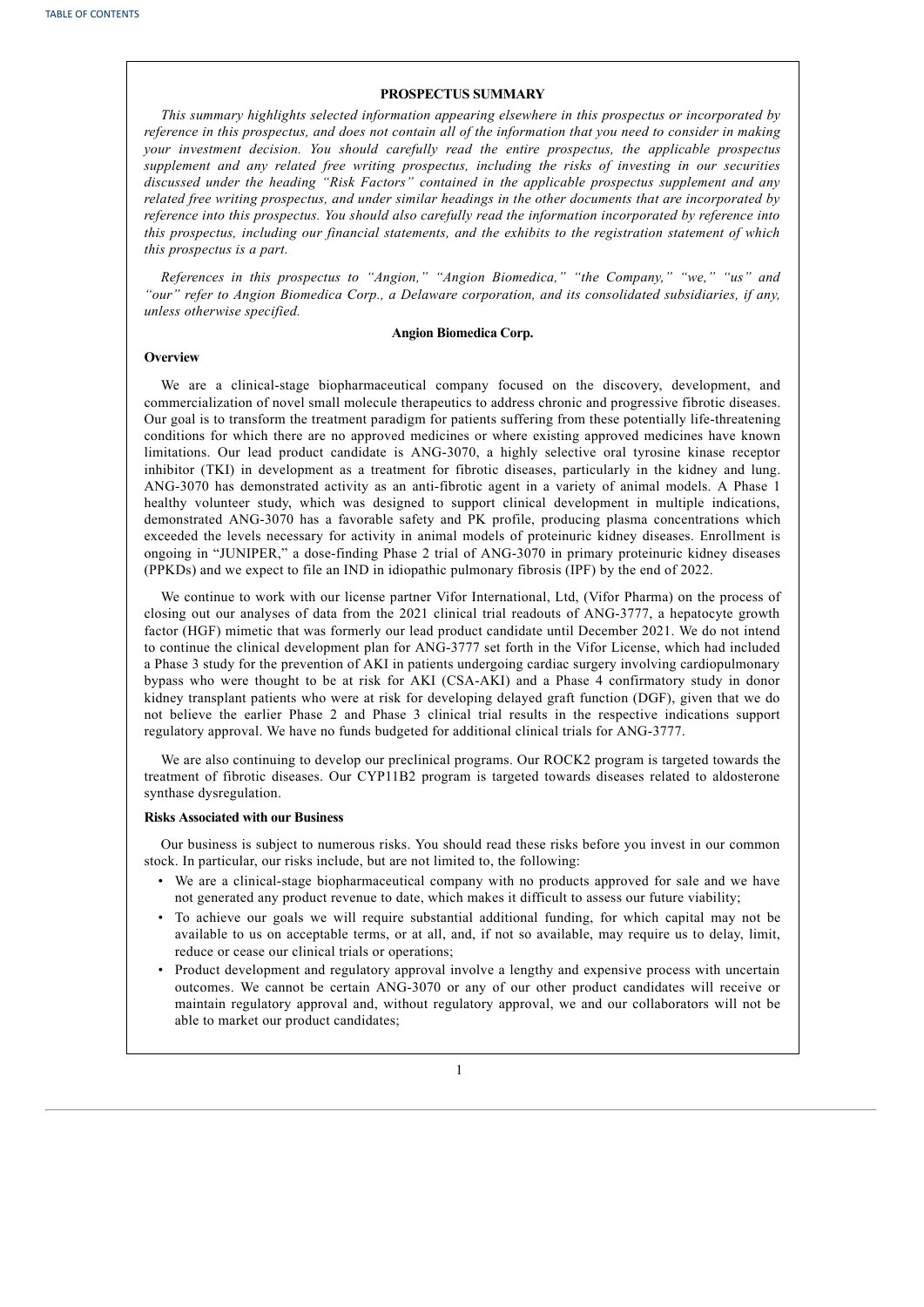- Clinical failure can occur at any stage of clinical development, and the results of earlier clinical trials are not necessarily predictive of future results;
- Even if we successfully complete ongoing and planned clinical trials of one or more of our product candidates, the product candidates may fail for other reasons;
- Our product candidates may have undesirable side effects which may delay or halt clinical development or prevent marketing approval or, if approval is received, require them to be taken off the market, require them to include safety warnings, or otherwise limit their sales;
- If we are able to develop and obtain regulatory approval for any of our product candidates, our business will be materially harmed if we are unable to successfully commercialize such approved products;
- We currently depend on single third-party suppliers for the manufacture and supply of drug substance and potential future commercial product supplies for our product candidates, and any performance failure on the part of our supplier could delay the development and potential commercialization of our product candidates;
- We depend on third-party contractors for a substantial portion of our operations and may not be able to control their work as effectively as if we performed these functions ourselves. If these third parties do not successfully carry out their contractual duties or meet expected deadlines, we may be unable to obtain regulatory approval for or commercialize our product candidates, if approved; and
- It is difficult and costly to protect our proprietary rights, and we may not be able to ensure their protection. If our patent position and potential regulatory exclusivity do not adequately protect our product candidates, others could compete against us more directly, which would harm our business, possibly materially.

# **Corporate Information**

We were incorporated in the State of Delaware on April 6, 1998. Our corporate operations are based in San Francisco, California, our clinical development and regulatory teams are primarily located in Boston, Massachusetts, and our discovery and research programs are based in Uniondale, New York. Our principal executive offices are located at 51 Charles Lindbergh Boulevard, Uniondale, New York 11553, and our telephone number is (415) 655-4899. Our website address is www.angion.com. The information contained on, or that can be accessed through, our website will not be deemed to be incorporated by reference into this prospectus and does not constitute part of this prospectus. Our website address is included in this prospectus as an inactive textual reference only.

# **The Securities We May Offer**

We may offer shares of our common stock and preferred stock, various series of debt securities and/or warrants to purchase any of such securities, either individually or in combination, up to a total dollar amount of \$100,000,000, from time to time under this prospectus, together with the applicable prospectus supplement and any related free writing prospectus, at prices and on terms to be determined by market conditions at the time of any offering. We may also offer common stock, preferred stock and/or debt securities upon the exercise of warrants. This prospectus provides you with a general description of the securities we may offer. Each time we offer a type or series of securities under this prospectus, we will provide a prospectus supplement that will describe the specific amounts, prices and other important terms of the securities, including, to the extent applicable:

- designation or classification;
- aggregate principal amount or aggregate offering price;
- maturity date, if applicable;
- original issue discount, if any;
- rates and times of payment of interest or dividends, if any;
- redemption, conversion, exercise, exchange or sinking fund terms, if any;
- conversion or exchange prices or rates, if any, and, if applicable, any provisions for changes to or adjustments in the conversion or exchange prices or rates and in the securities or other property receivable upon conversion or exchange;
- ranking;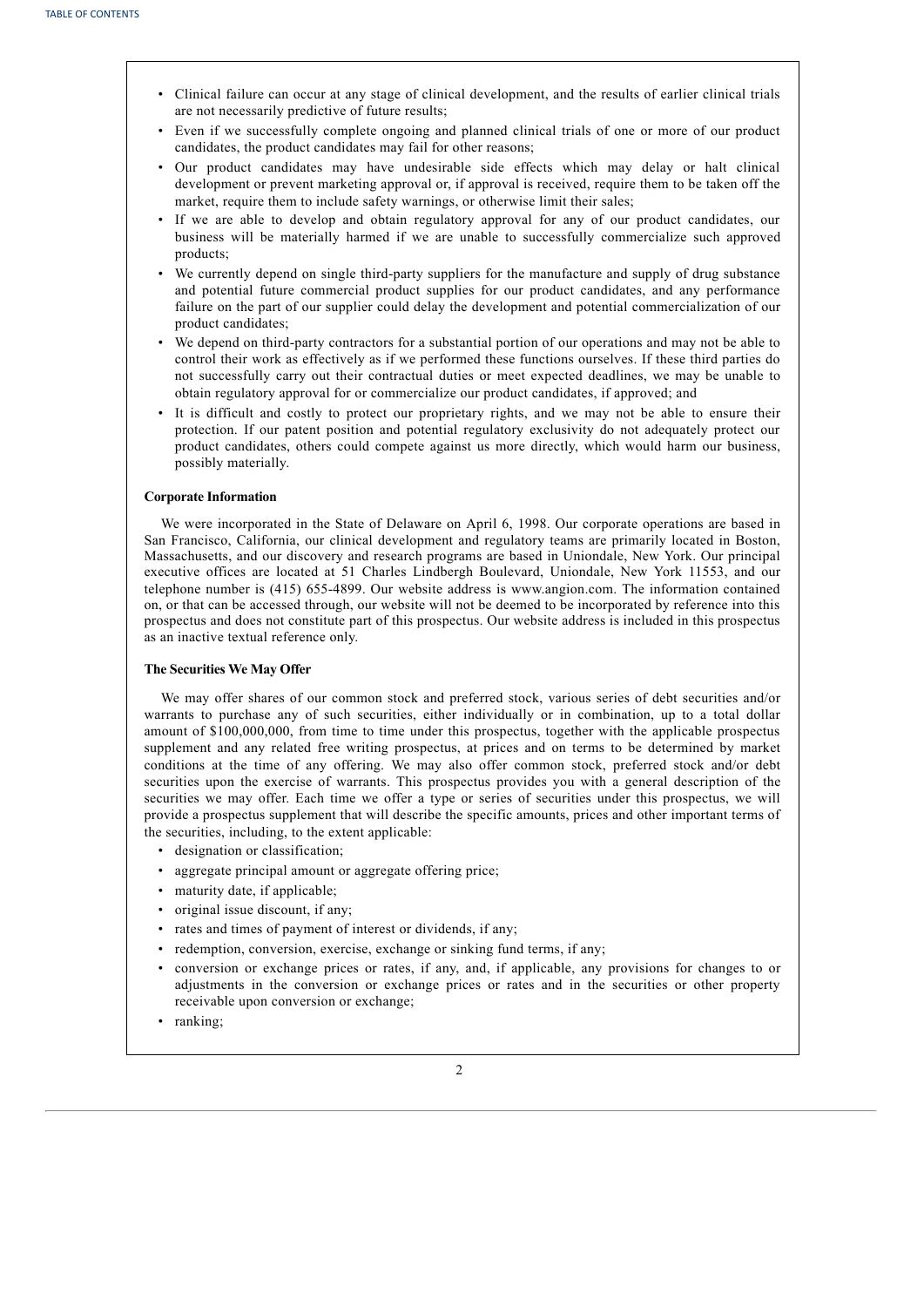- restrictive covenants, if any;
- voting or other rights, if any; and
- material or special U.S. federal income tax considerations, if any.

The applicable prospectus supplement and any related free writing prospectus that we may authorize to be provided to you may also add, update or change any of the information contained in this prospectus or in the documents we have incorporated by reference. However, no prospectus supplement or free writing prospectus will offer a security that is not registered and described in this prospectus at the time of the effectiveness of the registration statement of which this prospectus is a part.

# **THIS PROSPECTUS MAY NOT BE USED TO CONSUMMATE A SALE OF SECURITIES UNLESS IT IS ACCOMPANIED BY A PROSPECTUS SUPPLEMENT.**

We may sell the securities directly to investors or to or through agents, underwriters or dealers. We and our agents or underwriters, reserve the right to accept or reject all or part of any proposed purchase of securities. If we do offer securities to or through agents or underwriters, we will include in the applicable prospectus supplement:

- the names of those agents or underwriters;
- applicable fees, discounts and commissions to be paid to them;
- details regarding over-allotment options, if any; and
- the net proceeds to us.

*Common Stock*. We may issue shares of our common stock from time to time. The holders of our common stock are entitled to one vote for each share held of record on all matters submitted to a vote of stockholders. Subject to preferences that may be applicable to any outstanding shares of preferred stock, the holders of common stock are entitled to receive ratably such dividends as may be declared by our board of directors out of legally available funds. Upon our liquidation, dissolution or winding up, holders of our common stock are entitled to share ratably in all assets remaining after payment of liabilities and the liquidation preferences of any outstanding shares of preferred stock. Holders of common stock have no preemptive rights and no right to convert their common stock into any other securities. There are no redemption or sinking fund provisions applicable to our common stock. In this prospectus, we have summarized certain general features of the common stock under "Description of Capital Stock — Common stock." We urge you, however, to read the applicable prospectus supplement (and any related free writing prospectus that we may authorize to be provided to you) related to any common stock being offered.

*Preferred Stock.* We may issue shares of our preferred stock from time to time, in one or more series. Our board of directors will determine the designations, voting powers, preferences and rights of the preferred stock, as well as the qualifications, limitations or restrictions thereof, including dividend rights, conversion rights, preemptive rights, terms of redemption or repurchase, liquidation preferences, sinking fund terms and the number of shares constituting any series or the designation of any series. Convertible preferred stock will be convertible into our common stock or exchangeable for other securities. Conversion may be mandatory or at your option and would be at prescribed conversion rates.

If we sell any series of preferred stock under this prospectus, we will fix the designations, voting powers, preferences and rights of the preferred stock of each series we issue under this prospectus, as well as the qualifications, limitations or restrictions thereof, in the certificate of designation relating to that series. We will file as an exhibit to the registration statement of which this prospectus is a part, or will incorporate by reference from reports that we file with the SEC, the form of any certificate of designation that contains the terms of the series of preferred stock we are offering. In this prospectus, we have summarized certain general features of the preferred stock under "Description of Capital Stock — Preferred stock." We urge you, however, to read the applicable prospectus supplement (and any related free writing prospectus that we may authorize to be provided to you) related to the series of preferred stock being offered, as well as the complete certificate of designation that contains the terms of the applicable series of preferred stock.

*Debt Securities.* We may issue debt securities from time to time, in one or more series, as either senior or subordinated debt or as senior or subordinated convertible debt. The senior debt securities will rank equally with any other unsecured and unsubordinated debt. The subordinated debt securities will be subordinate and

3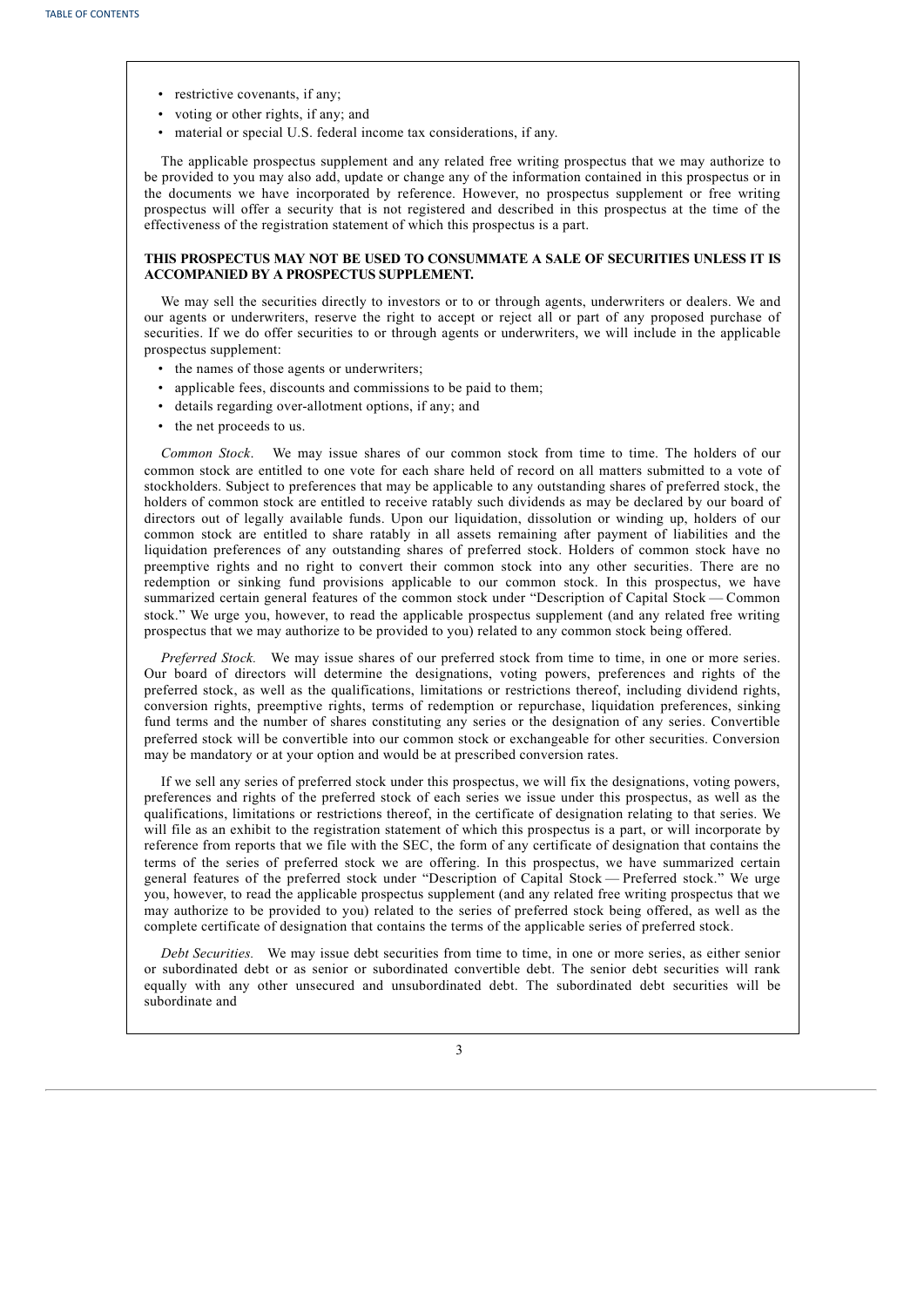junior in right of payment, to the extent and in the manner described in the instrument governing the debt, to all of our senior indebtedness. Convertible debt securities will be convertible into or exchangeable for our common stock or other securities. Conversion may be mandatory or at your option and would be at prescribed conversion rates.

Any debt securities issued under this prospectus will be issued under one or more documents called indentures, which are contracts between us and a national banking association or other eligible party, as trustee. In this prospectus, we have summarized certain general features of the debt securities under "Description of Debt Securities." We urge you, however, to read the applicable prospectus supplement (and any free writing prospectus that we may authorize to be provided to you) related to the series of debt securities being offered, as well as the complete indentures that contain the terms of the debt securities. We have filed the form of indenture as an exhibit to the registration statement of which this prospectus is a part, and supplemental indentures and forms of debt securities containing the terms of the debt securities being offered will be filed as exhibits to the registration statement of which this prospectus is a part or will be incorporated by reference from reports that we file with the SEC.

*Warrants.* We may issue warrants for the purchase of common stock, preferred stock and/or debt securities in one or more series. We may issue warrants independently or in combination with common stock, preferred stock and/or debt securities. In this prospectus, we have summarized certain general features of the warrants under "Description of Warrants." We urge you, however, to read the applicable prospectus supplement (and any related free writing prospectus that we may authorize to be provided to you) related to the particular series of warrants being offered, as well as any warrant agreements and warrant certificates that contain the terms of the warrants. We have filed forms of the warrant agreements and forms of warrant certificates containing the terms of the warrants that may be offered as exhibits to the registration statement of which this prospectus is a part. We will file as exhibits to the registration statement of which this prospectus is a part, or will incorporate by reference from reports that we file with the SEC, the form of warrant and/or the warrant agreement and warrant certificate, as applicable, that contain the terms of the particular series of warrants we are offering, and any supplemental agreements, before the issuance of such warrants.

Any warrants issued under this prospectus may be evidenced by warrant certificates. Warrants also may be issued under an applicable warrant agreement that we enter into with a warrant agent. We will indicate the name and address of the warrant agent, if applicable, in the prospectus supplement relating to the particular series of warrants being offered.

### **Use of Proceeds**

Except as described in any applicable prospectus supplement or in any free writing prospectuses we have authorized for use in connection with a specific offering, we currently intend to use the net proceeds from the sale of the securities offered by us hereunder, if any, for working capital, capital expenditures and other general corporate purposes. See "Use of Proceeds" in this prospectus.

# **Nasdaq Global Select Market Listing**

<span id="page-6-0"></span>Our common stock is listed on the Nasdaq Global Select Market under the symbol "ANGN." The applicable prospectus supplement will contain information, where applicable, as to other listings, if any, on the Nasdaq Global Select Market or other securities exchange of the securities covered by the applicable prospectus supplement.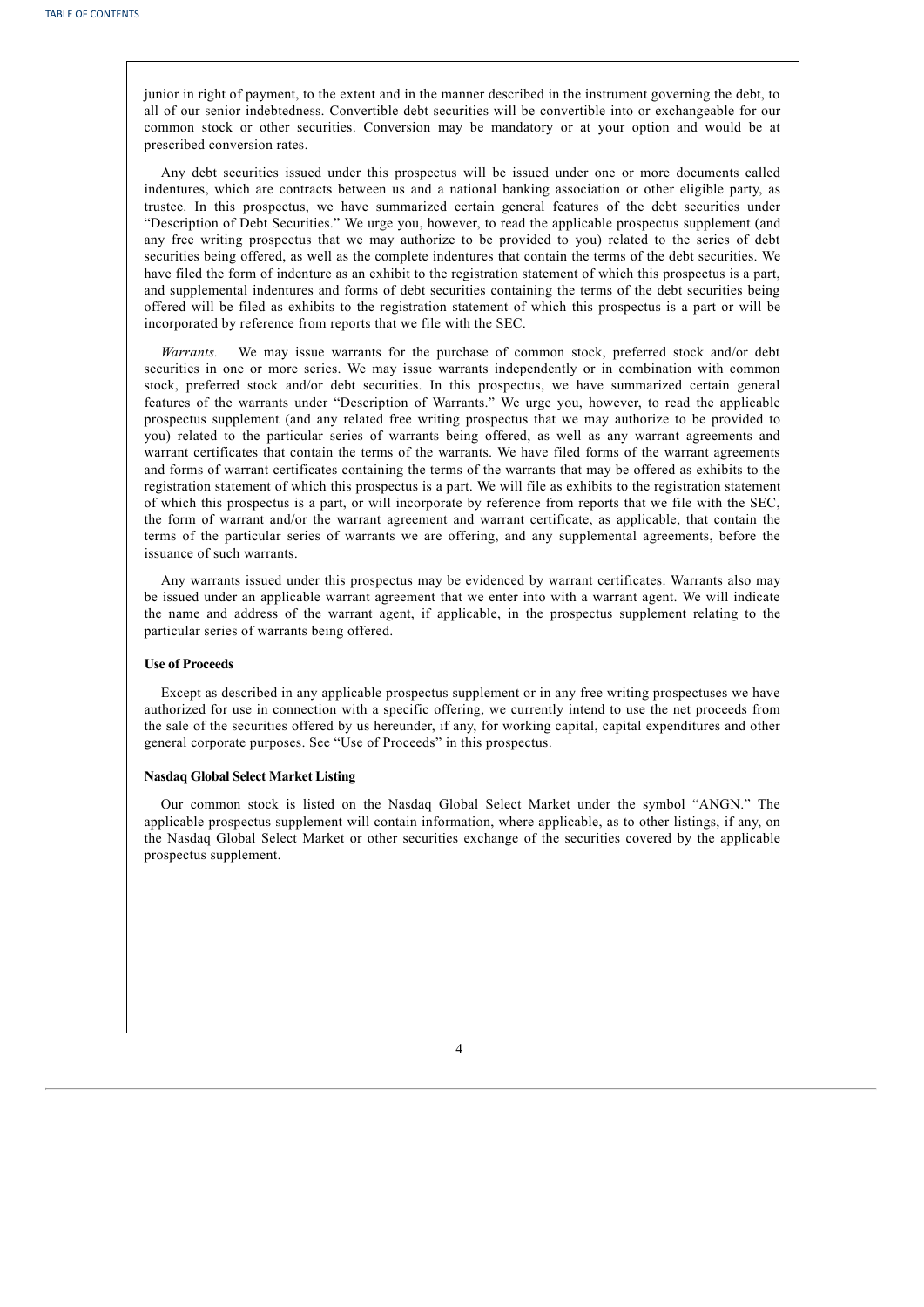# **RISK FACTORS**

Investing in our securities involves a high degree of risk. Before deciding whether to invest in our securities, you should consider carefully the risks and uncertainties described under the heading "Risk Factors" contained in the applicable prospectus supplement and any related free writing prospectus, and discussed under the section entitled "Risk Factors" contained in our most recent Annual Report on Form 10- K and in our most recent Quarterly Report on Form 10-Q, as well as any amendments thereto reflected in subsequent filings with the SEC, which are incorporated by reference into this prospectus in their entirety, together with other information in this prospectus, the documents incorporated by reference and any free writing prospectus that we may authorize for use in connection with this offering. The risks described in these documents are not the only ones we face, but those that we consider to be material. There may be other unknown or unpredictable economic, business, competitive, regulatory or other factors that could have material adverse effects on our future results. Past financial performance may not be a reliable indicator of future performance, and historical trends should not be used to anticipate results or trends in future periods. If any of these risks actually occurs, our business, financial condition, results of operations or cash flow could be seriously harmed. This could cause the trading price of our common stock to decline, resulting in a loss of all or part of your investment. Please also read carefully the section below entitled "Special Note Regarding Forward-Looking Statements."

# **SPECIAL NOTE REGARDING FORWARD-LOOKING STATEMENTS**

This prospectus and the documents we have filed with the SEC that are incorporated by reference contain "forward-looking statements" within the meaning of Section 27A of the Securities Act of 1933, as amended, or the Securities Act, and Section 21E of the Securities Exchange Act of 1934, or the Exchange Act. These statements relate to future events or to our future operating or financial performance and involve known and unknown risks, uncertainties and other factors which may cause our actual results, performance or achievements to be materially different from any future results, performances or achievements expressed or implied by the forward-looking statements. Forward-looking statements may include, but are not limited to, statements about:

- the potential benefits, activity, effectiveness and safety of our product candidates;
- the success and timing of our preclinical studies and clinical trials, including the timing and availability of data from such clinical trials;
- the primary endpoints to be utilized in our clinical trials;
- the scope, progress, expansion, and costs of developing and commercializing our product candidates;
- our dependence on existing and future collaborators for commercializing product candidates in the collaboration;
- our receipt and timing of any milestone payments or royalties under any existing or future research collaboration and license agreements or arrangements;
- the potential effects of the COVID-19 pandemic on our business and operations, results of operations and financial performance;
- the potential adverse effects of any regional armed conflicts on our business and operations, results of operations and financial performance;
- the size and growth of the potential markets for our product candidates and the ability to serve those markets;
- our expectations regarding our expenses and revenue, the sufficiency of our cash resources, and needs for additional financing;
- regulatory developments in the United States and other countries;
- the rate and degree of market acceptance of any future products;
- the implementation of our business model and strategic plans for our business and product candidates, including additional indications for which we may pursue;
- our expectations regarding competition;
- our anticipated growth strategies;
- the performance of third-party manufacturers;
- our ability to establish and maintain development partnerships;
- <span id="page-7-0"></span>• our expectations regarding federal, state, and foreign regulatory requirements;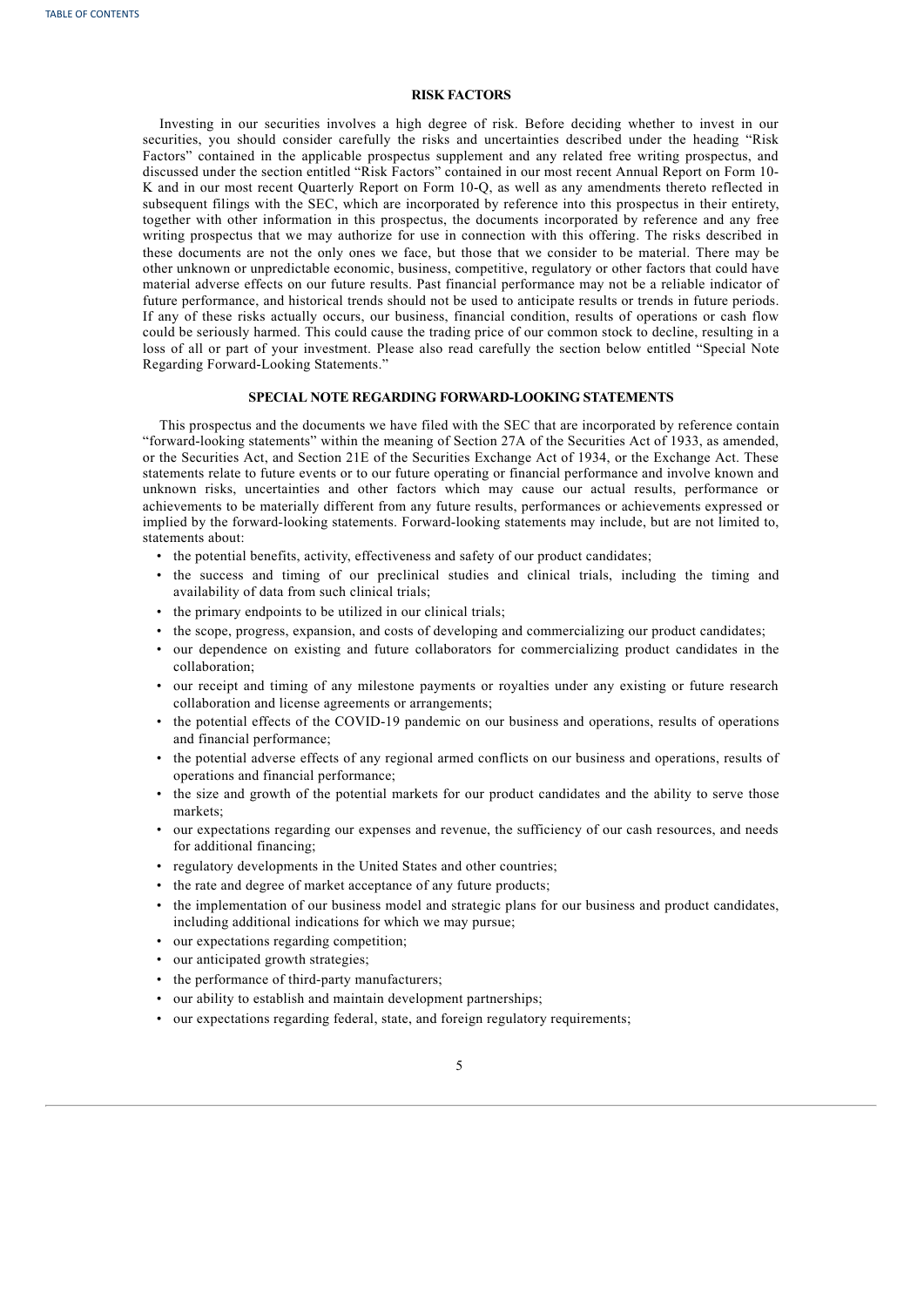- our ability to obtain and maintain intellectual property protection for our product candidates;
- the successful development for our sales and marketing capabilities;
- the hiring and retention of key scientific or management personnel; and
- the anticipated trends and challenges in our business and the market in which we operate.

In some cases, you can identify forward-looking statements by terms such as "may," "will," "should," "could," "would," "expects," "plans," "anticipates," "believes," "estimates," "projects," "predicts," "potential" and similar expressions intended to identify forward-looking statements. These statements reflect our current views with respect to future events and are based on assumptions and are subject to risks and uncertainties. Given these uncertainties, you should not place undue reliance on these forward-looking statements. We discuss in greater detail many of these risks under the heading "Risk Factors" contained in the applicable prospectus supplement, in any free writing prospectuses we may authorize for use in connection with a specific offering, and in our most recent annual report on Form 10-K and in our most recent quarterly report on Form 10-Q, as well as any amendments thereto reflected in subsequent filings with the SEC, which are incorporated by reference into this prospectus in their entirety. Also, these forwardlooking statements represent our estimates and assumptions only as of the date of the document containing the applicable statement. Unless required by law, we undertake no obligation to update or revise any forward-looking statements to reflect new information or future events or developments. Thus, you should not assume that our silence over time means that actual events are bearing out as expressed or implied in such forward-looking statements. You should read this prospectus, any applicable prospectus supplement, together with the documents we have filed with the SEC that are incorporated by reference and any free writing prospectus that we may authorize for use in connection with this offering completely and with the understanding that our actual future results may be materially different from what we expect. We qualify all of the forward-looking statements in the foregoing documents by these cautionary statements.

In addition, statements that "we believe" and similar statements reflect our beliefs and opinions on the relevant subject. These statements are based upon information available to us as of the date of this prospectus, and while we believe such information forms a reasonable basis for such statements, such information may be limited or incomplete, and our statements should not be read to indicate that we have conducted an exhaustive inquiry into, or review of, all potentially available relevant information. These statements are inherently uncertain and investors are cautioned not to unduly rely upon these statements.

# **USE OF PROCEEDS**

Except as described in any applicable prospectus supplement or in any free writing prospectuses we have authorized for use in connection with a specific offering, we currently intend to use the net proceeds from the sale of the securities offered by us hereunder, if any, for working capital and general corporate purposes, including research and development expenses and capital expenditures, or for any other purpose we describe in the applicable prospectus supplement.

# **DESCRIPTION OF CAPITAL STOCK**

Our authorized capital stock consists of 300,000,000 shares of common stock, \$0.01 par value per share, and 10,000,000 shares of preferred stock, \$0.01 par value per share. A description of material terms and provisions of our certificate of incorporation and bylaws affecting the rights of holders of our capital stock is set forth below. The description is intended as a summary, and is qualified in its entirety by reference to our certificate of incorporation and the bylaws.

### *Common stock*

*Voting Rights.* Each holder of our common stock is entitled to one vote for each share on all matters submitted to a vote of the stockholders, including the election of directors. Our stockholders do not have cumulative voting rights in the election of directors. Accordingly, holders of a majority of the voting shares are able to elect all of the directors. In addition, the affirmative vote of holders of  $66\frac{2}{3}\%$  of the voting power of all of the then outstanding voting stock is required to take certain actions, including amending certain provisions of our amended and restated certificate of incorporation, such as the provisions relating to amending our amended and restated bylaws, the classified board and director liability.

6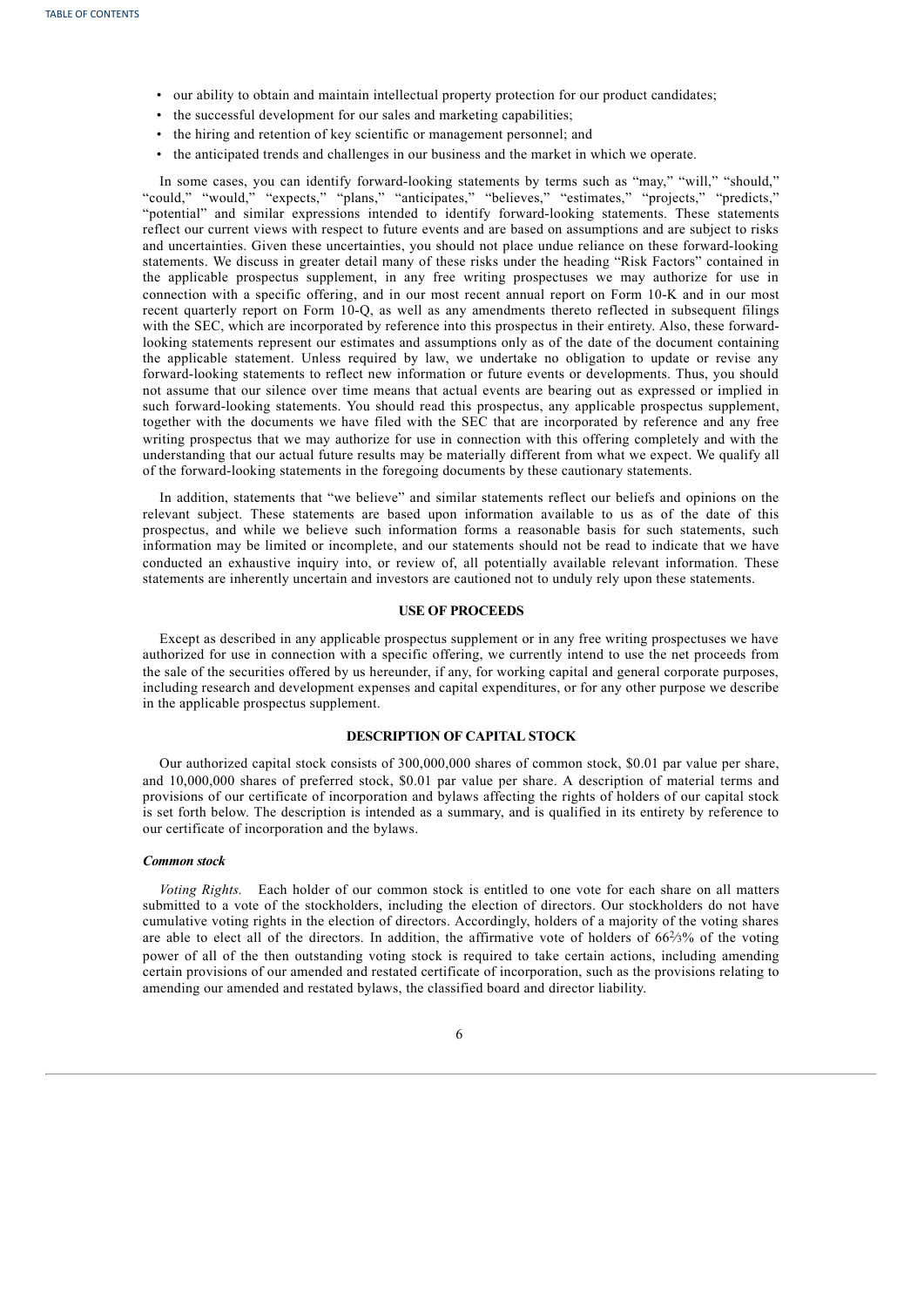*Dividends.* Subject to preferences that may be applicable to any then outstanding preferred stock, holders of our common stock are entitled to receive dividends, if any, as may be declared from time to time by our board of directors out of legally available funds.

*Liquidation.* In the event of our liquidation, dissolution or winding up, holders of our common stock will be entitled to share ratably in the net assets legally available for distribution to stockholders after the payment of all of our debts and other liabilities and the satisfaction of any liquidation preference granted to the holders of any then outstanding shares of preferred stock.

*Rights and Preferences.* Holders of our common stock have no preemptive, conversion, subscription or other rights, and there are no redemption or sinking fund provisions applicable to our common stock. The rights, preferences and privileges of the holders of our common stock are subject to and may be adversely affected by the rights of the holders of shares of any series of our preferred stock that we may designate in the future.

*Fully Paid and Nonassessable.* All of our outstanding shares of common stock are fully paid and nonassessable.

# *Preferred stock*

Our board of directors is authorized, subject to limitations prescribed by Delaware law, to issue up to 10,000,000 shares of preferred stock in one or more series, to establish from time to time the number of shares to be included in each series and to fix the designation, powers, preferences and rights of the shares of each series and any of its qualifications, limitations or restrictions. Our board of directors can also increase or decrease the number of shares of any series, but not below the number of shares of that series then outstanding, without any further vote or action by the company's stockholders. Our board of directors may authorize the issuance of preferred stock with voting or conversion rights that could adversely affect the voting power or other rights of the holders of the common stock. The issuance of preferred stock, while providing flexibility in connection with possible acquisitions and other corporate purposes, could, among other things, have the effect of delaying, deferring, discouraging or preventing a change in control of Angion Biomedica and may adversely affect the market price of Angion Biomedica's common stock and the voting and other rights of the holders of common stock.

We will fix the designations, voting powers, preferences and rights of the preferred stock of each series we issue under this prospectus, as well as the qualifications, limitations or restrictions thereof, in the certificate of designation relating to that series. We will file as an exhibit to the registration statement of which this prospectus is a part, or will incorporate by reference from reports that we file with the SEC, the form of any certificate of designation that contains the terms of the series of preferred stock we are offering. We will describe in the applicable prospectus supplement the terms of the series of preferred stock being offered, including, to the extent applicable:

- the title and stated value;
- the number of shares we are offering;
- the liquidation preference per share;
- the purchase price;
- the dividend rate, period and payment date and method of calculation for dividends;
- whether dividends will be cumulative or non-cumulative and, if cumulative, the date from which dividends will accumulate;
- the procedures for any auction and remarketing, if applicable;
- the provisions for a sinking fund, if applicable;
- the provisions for redemption or repurchase, if applicable, and any restrictions on our ability to exercise those redemption and repurchase rights;
- any listing of the preferred stock on any securities exchange or market;
- whether the preferred stock will be convertible into our common stock, and, if applicable, the conversion price, or how it will be calculated, and the conversion period;
- whether the preferred stock will be exchangeable into debt securities, and, if applicable, the exchange price, or how it will be calculated, and the exchange period;

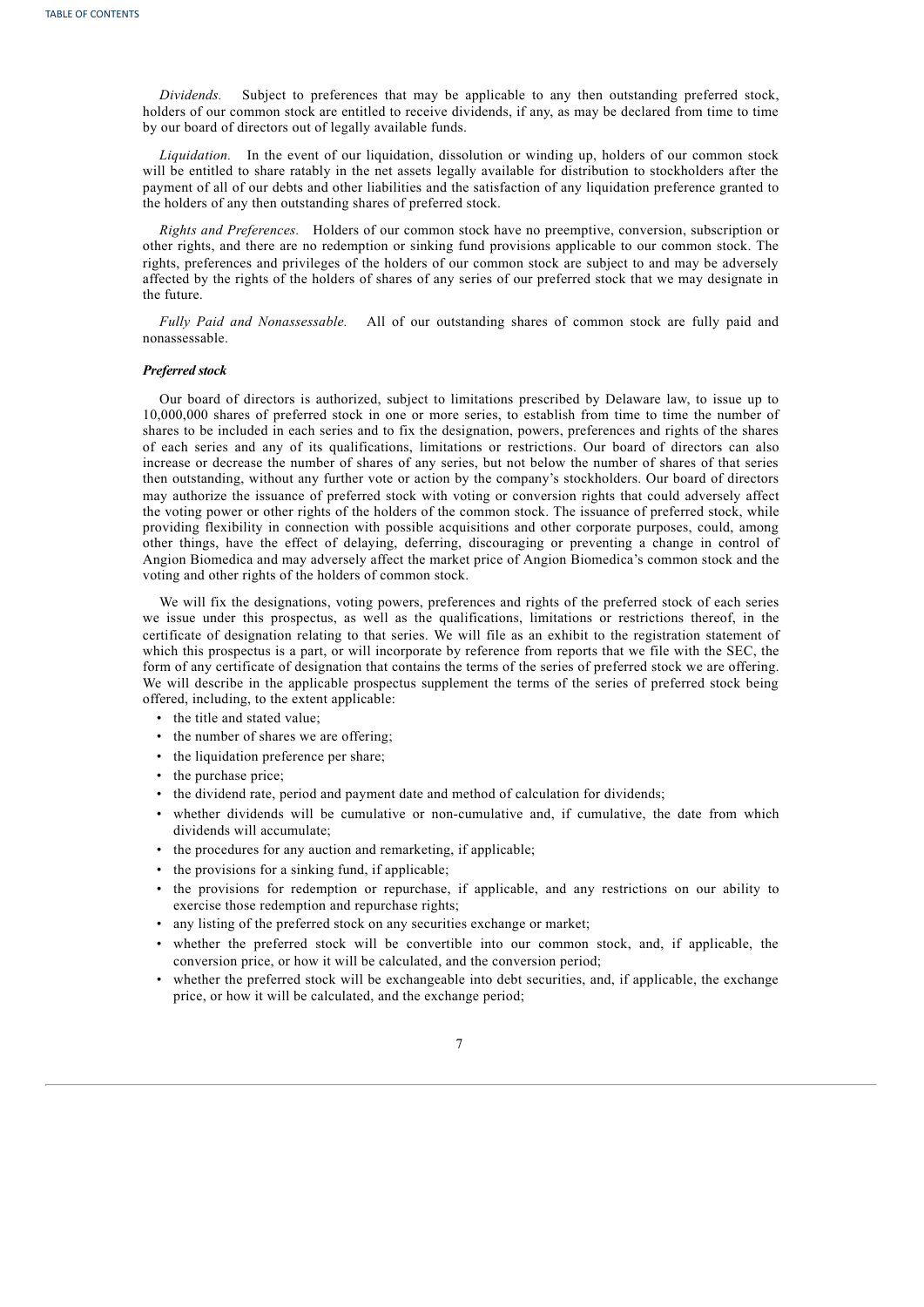- voting rights of the preferred stock;
- preemptive rights, if any;
- restrictions on transfer, sale or other assignment;
- whether interests in the preferred stock will be represented by depositary shares;
- a discussion of material United States federal income tax considerations applicable to the preferred stock;
- the relative ranking and preferences of the preferred stock as to dividend rights and rights if we liquidate, dissolve or wind up our affairs;
- any limitations on the issuance of any class or series of preferred stock ranking senior to or on a parity with the series of preferred stock as to dividend rights and rights if we liquidate, dissolve or wind up our affairs; and
- any other specific terms, preferences, rights or limitations of, or restrictions on, the preferred stock.

# **Anti-Takeover Effects of Provisions of our Amended and Restated Certificate of Incorporation, our Amended and Restated Bylaws and Delaware Law**

Certain provisions of Delaware law and our amended and restated certificate of incorporation and our amended and restated bylaws contain provisions that could make the following transactions more difficult: acquisition of us by means of a tender offer; acquisition of us by means of a proxy contest or otherwise; or removal of our incumbent officers and directors. It is possible that these provisions could make it more difficult to accomplish or could deter transactions that stockholders may otherwise consider to be in their best interest or in our best interests, including transactions that might result in a premium over the market price for our shares.

These provisions, summarized below, are expected to discourage coercive takeover practices and inadequate takeover bids. These provisions are also designed to encourage persons seeking to acquire control of us to first negotiate with our board of directors. We believe that the benefits of increased protection of our potential ability to negotiate with the proponent of an unfriendly or unsolicited proposal to acquire or restructure us outweigh the disadvantages of discouraging these proposals because negotiation of these proposals could result in an improvement of their terms.

# *Delaware Anti-Takeover Statute*

We are subject to Section 203 of the Delaware General Corporation Law, which prohibits persons deemed "interested stockholders" from engaging in a "business combination" with a publicly-held Delaware corporation for three years following the date these persons become interested stockholders unless the business combination is, or the transaction in which the person became an interested stockholder was, approved in a prescribed manner or another prescribed exception applies. Generally, an "interested stockholder" is a person who, together with affiliates and associates, owns or within three years prior to the determination of interested stockholder status did own, 15% or more of a corporation's voting stock. Generally, a "business combination" includes a merger, asset or stock sale or other transaction resulting in a financial benefit to the interested stockholder. The existence of this provision may have an anti-takeover effect with respect to transactions not approved in advance by the board of directors, such as discouraging takeover attempts that might result in a premium over the market price of our common stock.

### *Undesignated Preferred Stock*

The ability to authorize undesignated preferred stock makes it possible for our board of directors to issue preferred stock with voting or other rights or preferences that could impede the success of any attempt to change control of us. These and other provisions may have the effect of deterring hostile takeovers or delaying changes in control or management of our company.

# *Special Stockholder Meetings*

Our amended and restated bylaws provide that a special meeting of stockholders may be called at any time by our board of directors or the chairperson of the Board of Directors or our President or Chief Executive Officer, but such special meetings may not be called by the stockholders or any other person or persons.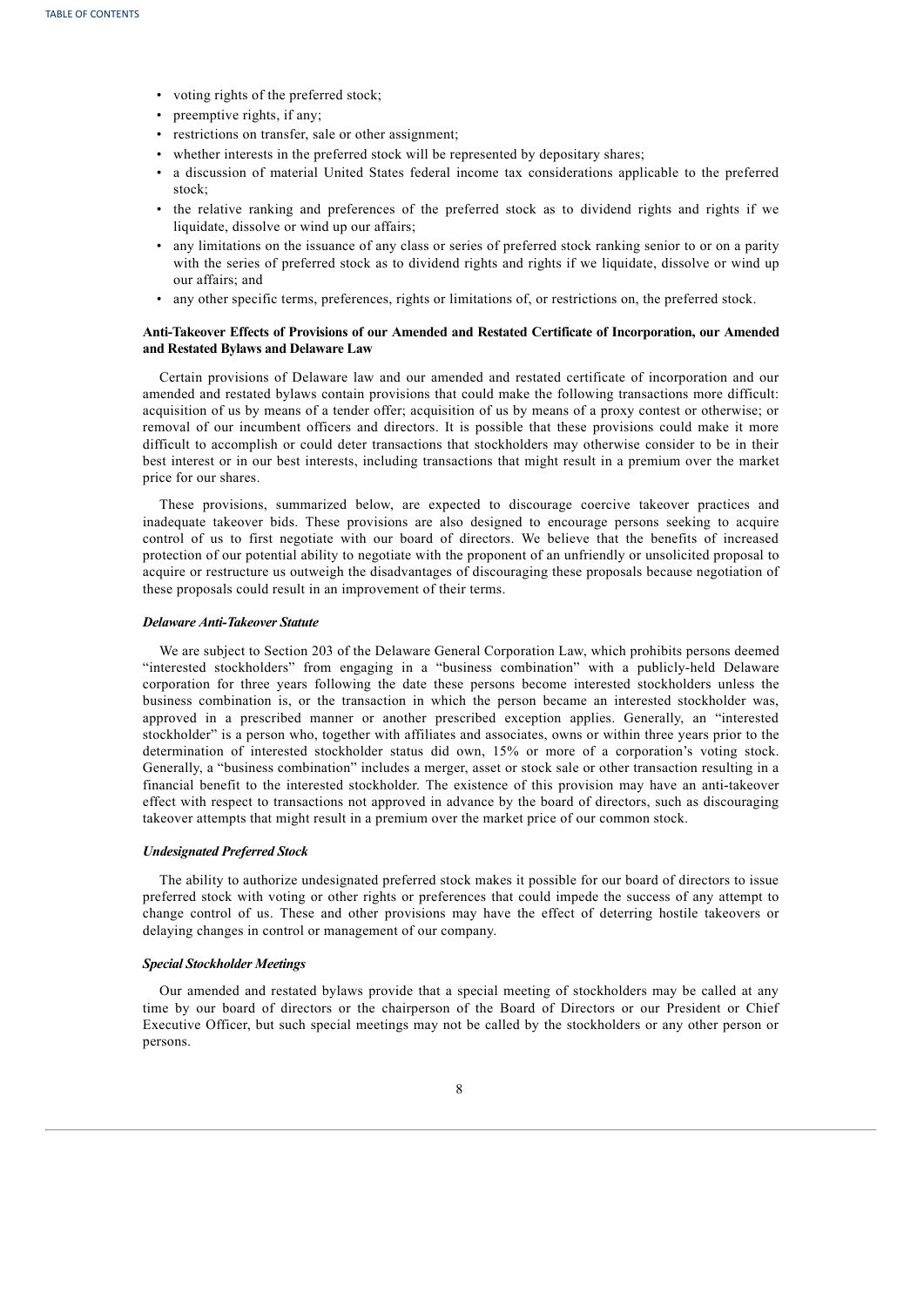# *Requirements for Advance Notification of Stockholder Nominations and Proposals*

Our amended and restated bylaws establish advance notice procedures with respect to stockholder proposals and the nomination of candidates for election as directors, other than nominations made by or at the direction of the board of directors or a committee of the board of directors.

### *Elimination of Stockholder Action by Written Consent*

Our amended and restated certificate of incorporation and our amended and restated bylaws eliminated the right of stockholders to act by written consent without a meeting.

# *Classified Board; Election and Removal of Directors; Filling Vacancies*

Our board of directors is divided into three classes. The directors in each class will serve for a three-year term, one class being elected each year by our stockholders, with staggered three-year terms. Only one class of directors will be elected at each annual meeting of our stockholders, with the other classes continuing for the remainder of their respective three-year terms. Because our stockholders do not have cumulative voting rights, our stockholders holding a majority of the shares of our common stock outstanding will be able to elect all of our directors. Our amended and restated certificate of incorporation provides for the removal of any of our directors only for cause and requires a stockholder vote by the holders of at least a 662/3% of the voting power of the then outstanding voting stock. Furthermore, any vacancy on our board of directors, however occurring, including a vacancy resulting from an increase in the size of the board, may only be filled by a resolution of the board of directors unless the board of directors determines that such vacancies shall be filled by the stockholders. This system of electing and removing directors and filling vacancies may tend to discourage a third party from making a tender offer or otherwise attempting to obtain control of us, because it generally makes it more difficult for stockholders to replace a majority of the directors.

# *Choice of Forum*

Our amended and restated certificate of incorporation and amended and restated bylaws provide that, unless we consent in writing to the selection of an alternative forum, the Court of Chancery of the State of Delaware will be the exclusive forum for the following types of actions or proceedings under Delaware statutory or common law: any derivative action or proceeding brought on our behalf; any action asserting a claim of breach of fiduciary duty owed by any of our directors, officers or stockholders to us or to our stockholders; any action asserting a claim against us arising pursuant to the Delaware General Corporation Law, our amended and restated certificate of incorporation or our amended and restated bylaws (as either may be amended from time to time); or any action asserting a claim against us that is governed by the internal affairs doctrine. As a result, any action brought by any of our stockholders with regard to any of these matters will need to be filed in the Court of Chancery of the State of Delaware and cannot be filed in any other jurisdiction; provided that, the exclusive forum provision will not apply to suits brought to enforce any liability or duty created by the Exchange Act or any other claim for which the federal courts have exclusive jurisdiction; and provided further that, if and only if the Court of Chancery of the State of Delaware dismisses any such action for lack of subject matter jurisdiction, such action may be brought in another state or federal court sitting in the State of Delaware. Our amended and restated certificate of incorporation and amended and restated bylaws also provide that the federal district courts of the United States of America will be the exclusive forum for the resolution of any complaint asserting a cause of action against us or any of our directors, officers, employees or agents and arising under the Securities Act. Nothing in our amended and restated certificate of incorporation and amended and restated bylaws preclude stockholders that assert claims under the Exchange Act from bringing such claims in state or federal court, subject to applicable law.

If any action the subject matter of which is within the scope described above is filed in a court other than a court located within the State of Delaware, or a Foreign Action, in the name of any stockholder, such stockholder shall be deemed to have consented to the personal jurisdiction of the state and federal courts located within the State of Delaware in connection with any action brought in any such court to enforce the applicable provisions of our amended and restated certificate of incorporation and amended and restated bylaws and having service of process made upon such stockholder in any such action by service upon such stockholder's counsel in the Foreign Action as agent for such stockholder. Although our amended and restated certificate of incorporation and amended and restated bylaws contain the choice of forum provision described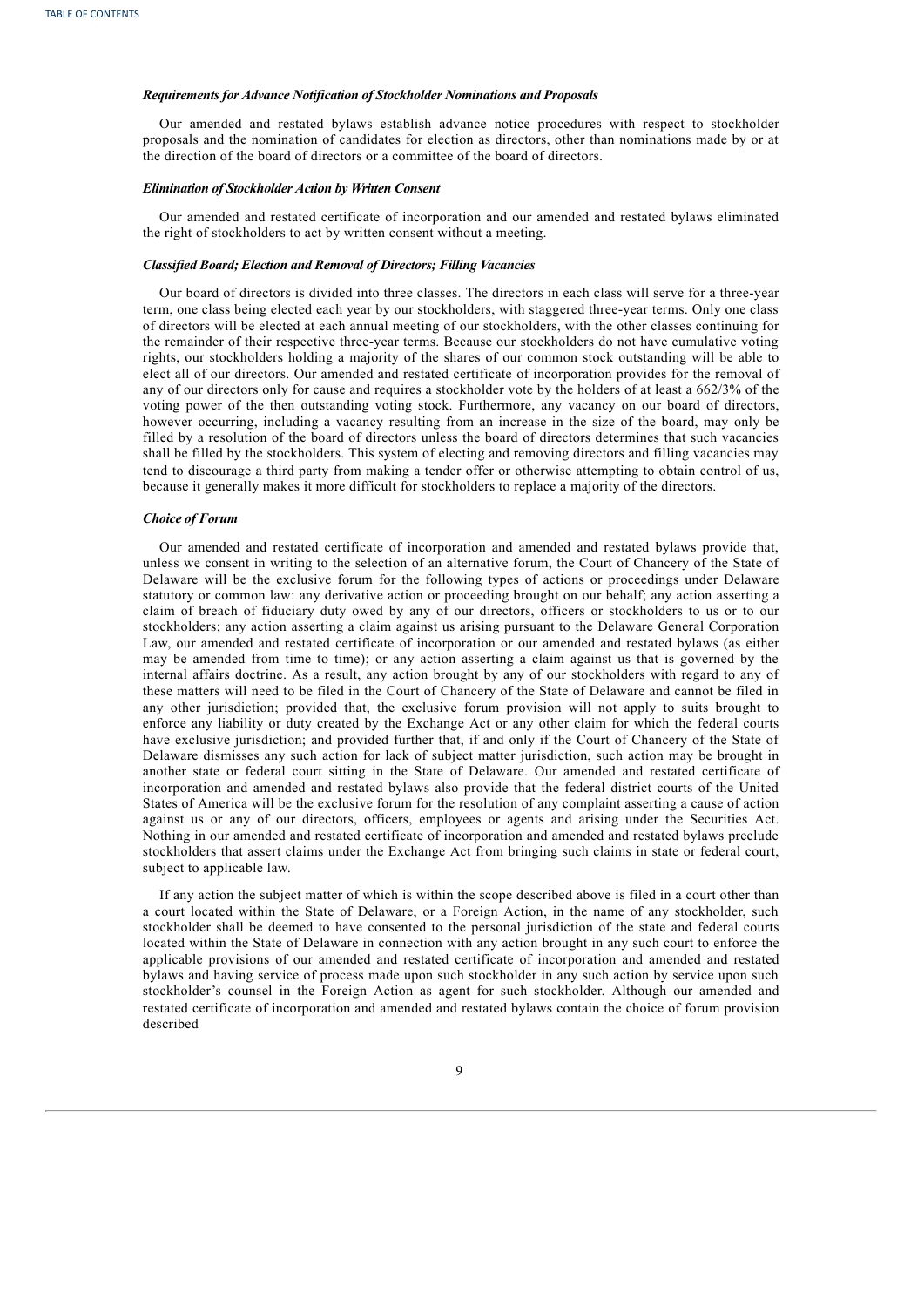above, it is possible that a court could find that such a provision is inapplicable for a particular claim or action or that such provision is unenforceable.

This choice of forum provision may limit a stockholder's ability to bring a claim in a judicial forum that it finds favorable for disputes with us or any of our directors, officers, other employees or stockholders, which may discourage lawsuits with respect to such claims, although our stockholders will not be deemed to have waived our compliance with federal securities laws and the rules and regulations thereunder.

# *Amendment of Charter Provisions*

The amendment of any of the above provisions in our amended and restated certificate of incorporation, except for the provision making it possible for our board of directors to issue undesignated preferred stock, would require approval by a stockholder vote by the holders of at least a 662/3% of the voting power of the then outstanding voting stock.

The provisions of the Delaware General Corporation Law, our amended and restated certificate of incorporation and our amended and restated bylaws could have the effect of discouraging others from attempting hostile takeovers and, as a consequence, they may also inhibit temporary fluctuations in the market price of our common stock that often result from actual or rumored hostile takeover attempts. These provisions may also have the effect of preventing changes in our management. It is possible that these provisions could make it more difficult to accomplish transactions that stockholders may otherwise deem to be in their best interests.

# *Limitation of Liability and Indemnification Matters*

Our amended and restated certificate of incorporation contains provisions that limit the liability of our directors for monetary damages to the fullest extent permitted by Delaware law. Consequently, our directors will not be personally liable to us or our stockholders for monetary damages for any breach of fiduciary duties as directors, except liability for:

- any breach of the director's duty of loyalty to us or our stockholders;
- any act or omission not in good faith or that involves intentional misconduct or a knowing violation of law;
- unlawful payments of dividends or unlawful stock repurchases or redemptions as provided in Section 174 of the Delaware General Corporation Law; or
- any transaction from which the director derived an improper personal benefit.

Each of our amended and restated certificate of incorporation and amended and restated bylaws provide that we are required to indemnify our directors and officers, in each case to the fullest extent permitted by Delaware law. Our amended and restated bylaws also obligate us to advance expenses incurred by a director or officer in advance of the final disposition of any action or proceeding, and permit us to secure insurance on behalf of any officer, director, employee or other agent for any liability arising out of his or her actions in that capacity regardless of whether we would otherwise be permitted to indemnify him or her under Delaware law. We have entered and expect to continue to enter into agreements to indemnify our directors, executive officers and other employees as determined by our board of directors. With specified exceptions, these agreements provide for indemnification for related expenses including, among other things, attorneys' fees, judgments, fines and settlement amounts incurred by any of these individuals in any action or proceeding. We believe that these bylaw provisions and indemnification agreements are necessary to attract and retain qualified persons as directors and officers. We also maintain directors' and officers' liability insurance.

<span id="page-12-0"></span>The limitation of liability and indemnification provisions in our amended and restated certificate of incorporation and amended and restated bylaws may discourage stockholders from bringing a lawsuit against our directors and officers for breach of their fiduciary duty. They may also reduce the likelihood of derivative litigation against our directors and officers, even though an action, if successful, might benefit us and our stockholders. Further, a stockholder's investment may be adversely affected to the extent that we pay the costs of settlement and damages.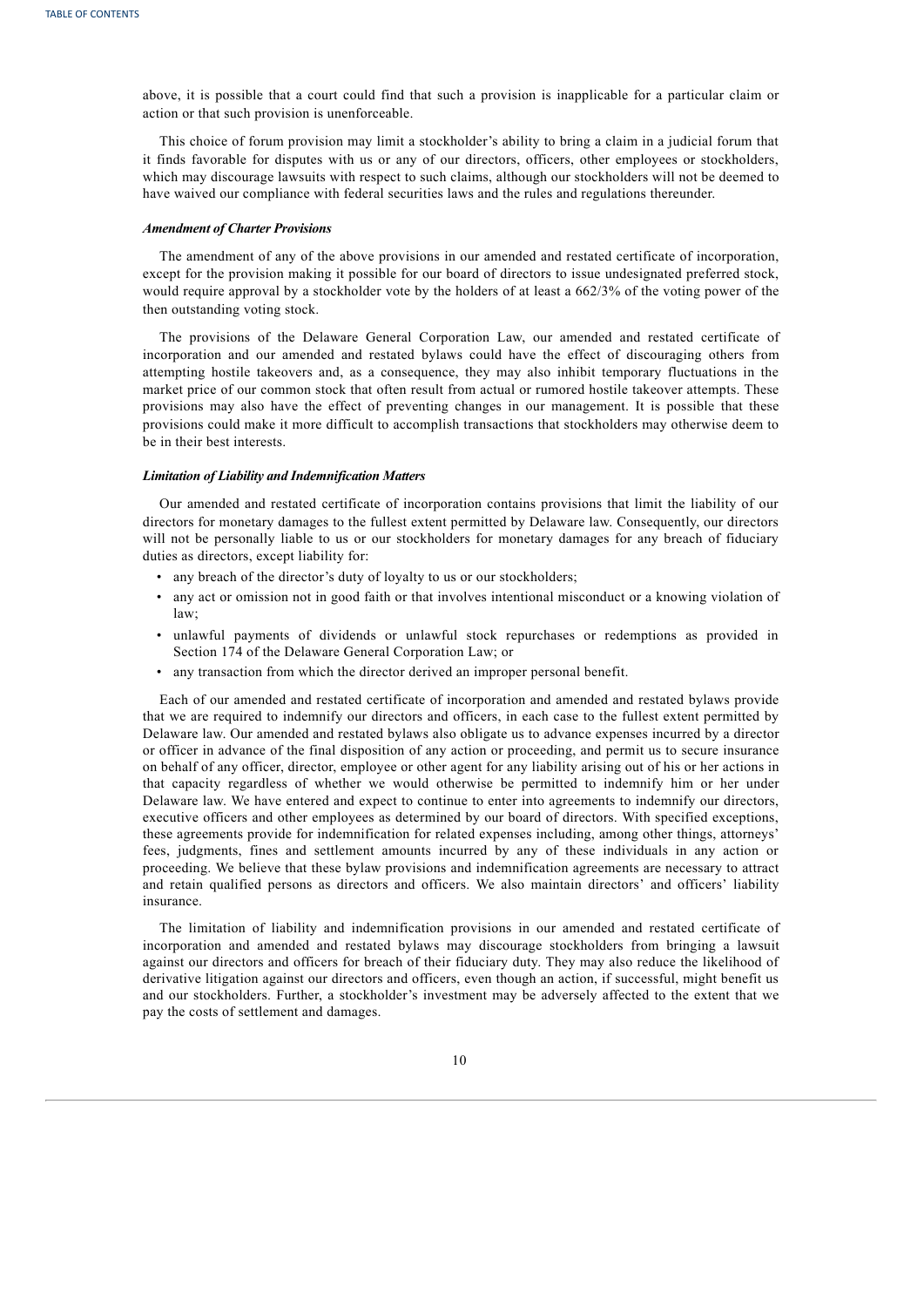# **Transfer Agent and Registrar**

The transfer agent and registrar for our common stock is Continental Stock Transfer & Trust Company. The transfer agent and registrar's address is 1 State Street, 30th Floor, New York, New York 10004. The transfer agent for any series of preferred stock that we may offer under this prospectus will be named and described in the prospectus supplement related to that series.

# **Listing on the Nasdaq Global Select Market**

Our common stock is listed on the Nasdaq Global Select Market the symbol "ANGN." The applicable prospectus supplement will contain information, where applicable, as to any other listing, if any, on the Nasdaq Global Select Market or any securities market or other exchange of the preferred stock covered by such prospectus supplement.

# **DESCRIPTION OF DEBT SECURITIES**

We may issue debt securities from time to time, in one or more series, as either senior or subordinated debt or as senior or subordinated convertible debt. While the terms we have summarized below will apply generally to any debt securities that we may offer under this prospectus, we will describe the particular terms of any debt securities that we may offer in more detail in the applicable prospectus supplement. The terms of any debt securities offered under a prospectus supplement may differ from the terms described below. Unless the context requires otherwise, whenever we refer to the indenture, we also are referring to any supplemental indentures that specify the terms of a particular series of debt securities.

We will issue the debt securities under the indenture that we will enter into with trustee named in the indenture. The indenture will be qualified under the Trust Indenture Act of 1939, as amended, or the Trust Indenture Act. We have filed the form of indenture as an exhibit to the registration statement of which this prospectus is a part, and supplemental indentures and forms of debt securities containing the terms of the debt securities being offered will be filed as exhibits to the registration statement of which this prospectus is a part or will be incorporated by reference from reports that we file with the SEC.

The following summary of material provisions of the debt securities and the indenture is subject to, and qualified in its entirety by reference to, all of the provisions of the indenture applicable to a particular series of debt securities. We urge you to read the applicable prospectus supplements and any related free writing prospectuses related to the debt securities that we may offer under this prospectus, as well as the complete indenture that contains the terms of the debt securities.

### **General**

The indenture does not limit the amount of debt securities that we may issue. It provides that we may issue debt securities up to the principal amount that we may authorize and may be in any currency or currency unit that we may designate. Except for the limitations on consolidation, merger and sale of all or substantially all of our assets contained in the indenture, the terms of the indenture do not contain any covenants or other provisions designed to give holders of any debt securities protection against changes in our operations, financial condition or transactions involving us.

We may issue the debt securities issued under the indenture as "discount securities," which means they may be sold at a discount below their stated principal amount. These debt securities, as well as other debt securities that are not issued at a discount, may be issued with "original issue discount," or OID, for U.S. federal income tax purposes because of interest payment and other characteristics or terms of the debt securities. Material U.S. federal income tax considerations applicable to debt securities issued with OID will be described in more detail in any applicable prospectus supplement.

We will describe in the applicable prospectus supplement the terms of the series of debt securities being offered, including:

- the title of the series of debt securities;
- any limit upon the aggregate principal amount that may be issued;
- the maturity date or dates;

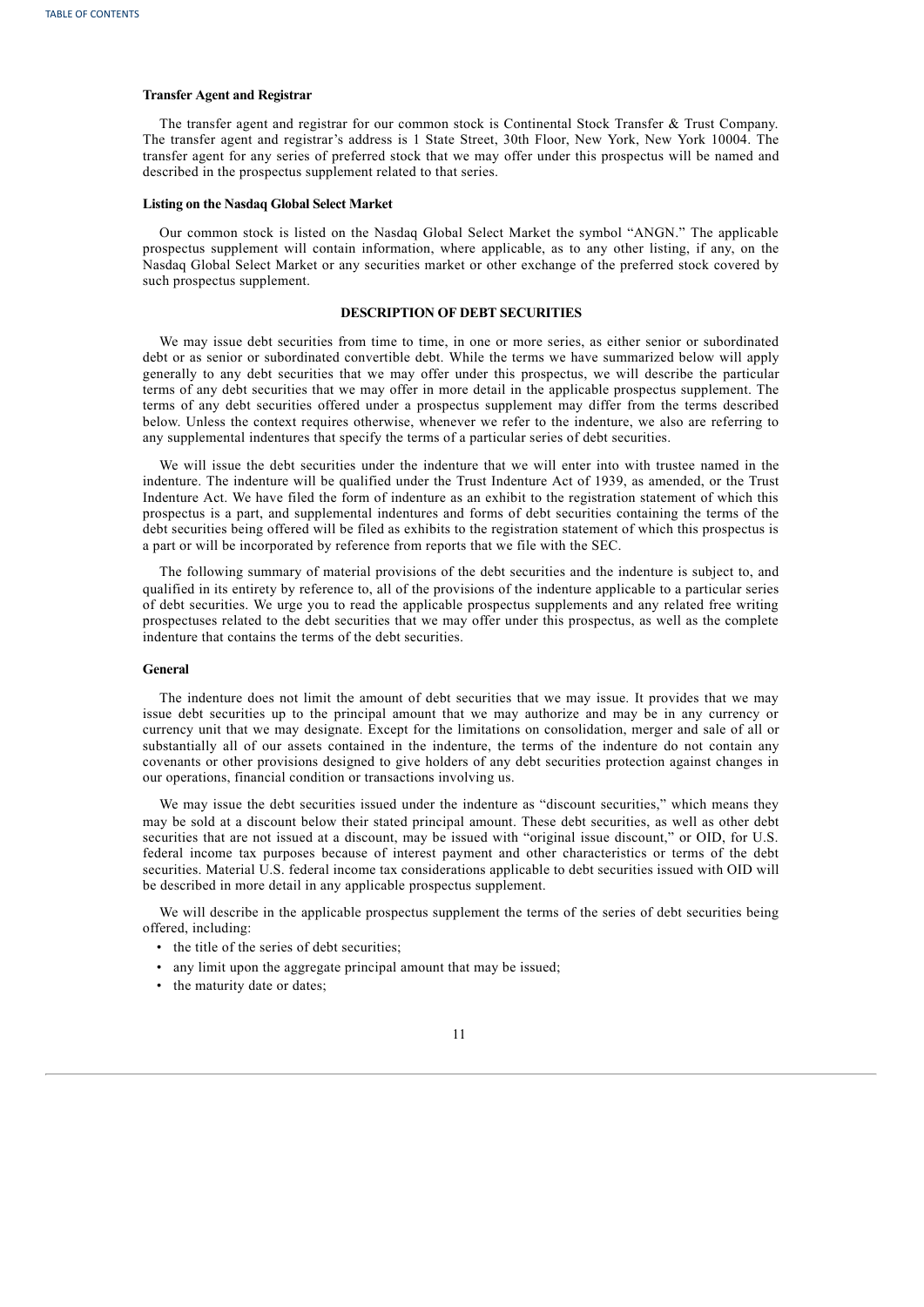- the form of the debt securities of the series;
- the applicability of any guarantees;
- whether or not the debt securities will be secured or unsecured, and the terms of any secured debt;
- whether the debt securities rank as senior debt, senior subordinated debt, subordinated debt or any combination thereof, and the terms of any subordination;
- if the price (expressed as a percentage of the aggregate principal amount thereof) at which such debt securities will be issued is a price other than the principal amount thereof, the portion of the principal amount thereof payable upon declaration of acceleration of the maturity thereof, or if applicable, the portion of the principal amount of such debt securities that is convertible into another security or the method by which any such portion shall be determined;
- the interest rate or rates, which may be fixed or variable, or the method for determining the rate and the date interest will begin to accrue, the dates interest will be payable and the regular record dates for interest payment dates or the method for determining such dates;
- our right, if any, to defer payment of interest and the maximum length of any such deferral period;
- if applicable, the date or dates after which, or the period or periods during which, and the price or prices at which, we may, at our option, redeem the series of debt securities pursuant to any optional or provisional redemption provisions and the terms of those redemption provisions;
- the date or dates, if any, on which, and the price or prices at which we are obligated, pursuant to any mandatory sinking fund or analogous fund provisions or otherwise, to redeem, or at the holder's option to purchase, the series of debt securities and the currency or currency unit in which the debt securities are payable;
- the denominations in which we will issue the series of debt securities, if other than denominations of \$1,000 and any integral multiple thereof;
- any and all terms, if applicable, relating to any auction or remarketing of the debt securities of that series and any security for our obligations with respect to such debt securities and any other terms which may be advisable in connection with the marketing of debt securities of that series;
- whether the debt securities of the series shall be issued in whole or in part in the form of a global security or securities;
- the terms and conditions, if any, upon which such global security or securities may be exchanged in whole or in part for other individual securities, and the depositary for such global security or securities;
- if applicable, the provisions relating to conversion or exchange of any debt securities of the series and the terms and conditions upon which such debt securities will be so convertible or exchangeable, including the conversion or exchange price, as applicable, or how it will be calculated and may be adjusted, any mandatory or optional (at our option or the holders' option) conversion or exchange features, the applicable conversion or exchange period and the manner of settlement for any conversion or exchange;
- if other than the full principal amount thereof, the portion of the principal amount of debt securities of the series which shall be payable upon declaration of acceleration of the maturity thereof;
- additions to or changes in the covenants applicable to the particular debt securities being issued, including, among others, the consolidation, merger or sale covenant;
- additions to or changes in the events of default with respect to the securities and any change in the right of the trustee or the holders to declare the principal, premium, if any, and interest, if any, with respect to such securities to be due and payable;
- additions to or changes in or deletions of the provisions relating to covenant defeasance and legal defeasance;
- additions to or changes in the provisions relating to satisfaction and discharge of the indenture;
- additions to or changes in the provisions relating to the modification of the indenture both with and without the consent of holders of debt securities issued under the indenture;
- the currency of payment of debt securities if other than U.S. dollars and the manner of determining the equivalent amount in U.S. dollars;
- whether interest will be payable in cash or additional debt securities at our or the holders' option and the terms and conditions upon which the election may be made;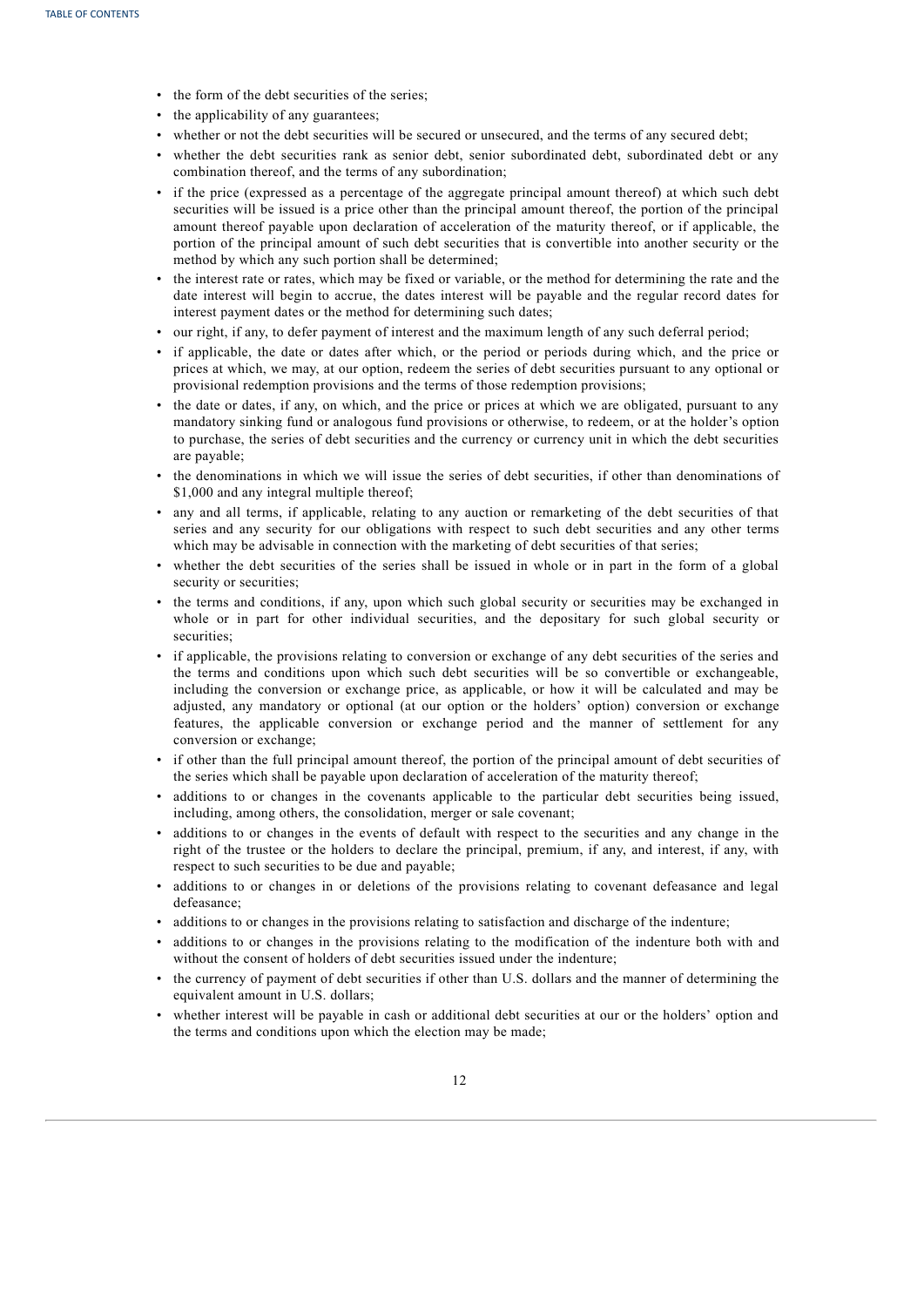- the terms and conditions, if any, upon which we will pay amounts in addition to the stated interest, premium, if any and principal amounts of the debt securities of the series to any holder that is not a "United States person" for federal tax purposes;
- any restrictions on transfer, sale or assignment of the debt securities of the series; and
- any other specific terms, preferences, rights or limitations of, or restrictions on, the debt securities, any other additions or changes in the provisions of the indenture, and any terms that may be required by us or advisable under applicable laws or regulations.

# **Conversion or Exchange Rights**

We will set forth in the applicable prospectus supplement the terms on which a series of debt securities may be convertible into or exchangeable for our common stock or our other securities. We will include provisions as to settlement upon conversion or exchange and whether conversion or exchange is mandatory, at the option of the holder or at our option. We may include provisions pursuant to which the number of shares of our common stock or our other securities that the holders of the series of debt securities receive would be subject to adjustment.

### **Consolidation, Merger or Sale**

Unless we provide otherwise in the prospectus supplement applicable to a particular series of debt securities, the indenture will not contain any covenant that restricts our ability to merge or consolidate, or sell, convey, transfer or otherwise dispose of our assets as an entirety or substantially as an entirety. However, any successor to or acquirer of such assets (other than a subsidiary of ours) must assume all of our obligations under the indenture or the debt securities, as appropriate.

# **Events of Default under the Indenture**

Unless we provide otherwise in the prospectus supplement applicable to a particular series of debt securities, the following are events of default under the indenture with respect to any series of debt securities that we may issue:

- if we fail to pay any installment of interest on any series of debt securities, as and when the same shall become due and payable, and such default continues for a period of 90 days; provided, however, that a valid extension of an interest payment period by us in accordance with the terms of any indenture supplemental thereto shall not constitute a default in the payment of interest for this purpose;
- if we fail to pay the principal of, or premium, if any, on any series of debt securities as and when the same shall become due and payable whether at maturity, upon redemption, by declaration or otherwise, or in any payment required by any sinking or analogous fund established with respect to such series; provided, however, that a valid extension of the maturity of such debt securities in accordance with the terms of any indenture supplemental thereto shall not constitute a default in the payment of principal or premium, if any;
- if we fail to observe or perform any other covenant or agreement contained in the debt securities or the indenture, other than a covenant specifically relating to another series of debt securities, and our failure continues for 90 days after we receive written notice of such failure, requiring the same to be remedied and stating that such is a notice of default thereunder, from the trustee or holders of at least 25% in aggregate principal amount of the outstanding debt securities of the applicable series; and
- if specified events of bankruptcy, insolvency or reorganization occur.

If an event of default with respect to debt securities of any series occurs and is continuing, other than an event of default specified in the last bullet point above, the trustee or the holders of at least 25% in aggregate principal amount of the outstanding debt securities of that series, by notice to us in writing, and to the trustee if notice is given by such holders, may declare the unpaid principal of, premium, if any, and accrued interest, if any, due and payable immediately. If an event of default specified in the last bullet point above occurs with respect to us, the principal amount of and accrued interest, if any, of each issue of debt securities then outstanding shall be due and payable without any notice or other action on the part of the trustee or any holder.

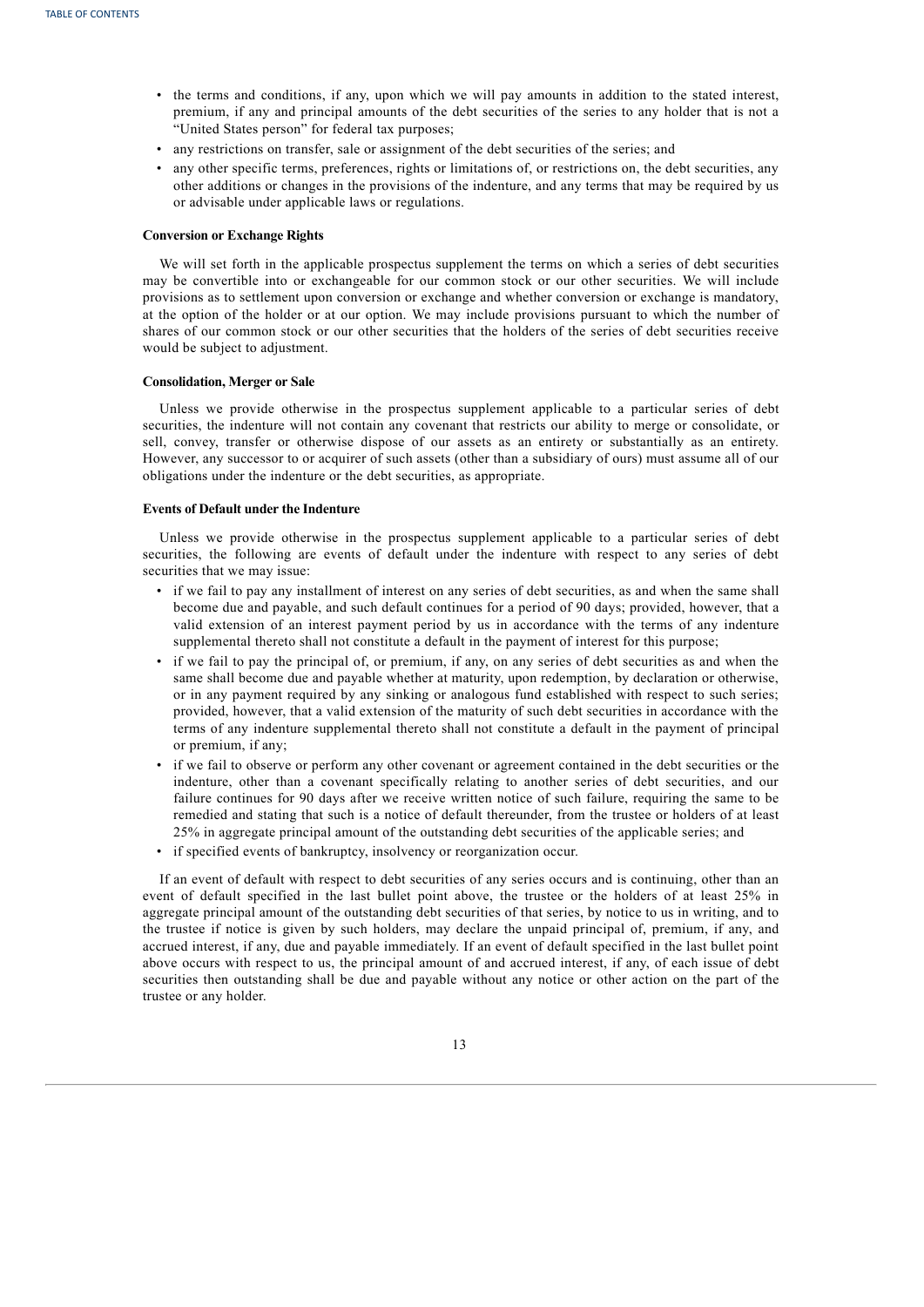The holders of a majority in principal amount of the outstanding debt securities of an affected series may waive any default or event of default with respect to the series and its consequences, except defaults or events of default regarding payment of principal, premium, if any, or interest, unless we have cured the default or event of default in accordance with the indenture. Any waiver shall cure the default or event of default.

Subject to the terms of the indenture, if an event of default under an indenture shall occur and be continuing, the trustee will be under no obligation to exercise any of its rights or powers under such indenture at the request or direction of any of the holders of the applicable series of debt securities, unless such holders have offered the trustee reasonable indemnity. The holders of a majority in principal amount of the outstanding debt securities of any series will have the right to direct the time, method and place of conducting any proceeding for any remedy available to the trustee, or exercising any trust or power conferred on the trustee, with respect to the debt securities of that series, provided that:

- the direction so given by the holder is not in conflict with any law or the applicable indenture; and
- subject to its duties under the Trust Indenture Act, the trustee need not take any action that might involve it in personal liability or might be unduly prejudicial to the holders not involved in the proceeding.

A holder of the debt securities of any series will have the right to institute a proceeding under the indenture or to appoint a receiver or trustee, or to seek other remedies only if:

- the holder has given written notice to the trustee of a continuing event of default with respect to that series;
- the holders of at least 25% in aggregate principal amount of the outstanding debt securities of that series have made written request,
- such holders have offered to the trustee indemnity satisfactory to it against the costs, expenses and liabilities to be incurred by the trustee in compliance with the request; and
- the trustee does not institute the proceeding, and does not receive from the holders of a majority in aggregate principal amount of the outstanding debt securities of that series other conflicting directions within 90 days after the notice, request and offer.

These limitations do not apply to a suit instituted by a holder of debt securities if we default in the payment of the principal, premium, if any, or interest on, the debt securities.

We will periodically file statements with the trustee regarding our compliance with specified covenants in the indenture.

# **Modification of Indenture; Waiver**

We and the trustee may change an indenture without the consent of any holders with respect to specific matters:

- to cure any ambiguity, defect or inconsistency in the indenture or in the debt securities of any series;
- to comply with the provisions described above under "Description of Debt Securities Consolidation, Merger or Sale;"
- to provide for uncertificated debt securities in addition to or in place of certificated debt securities;
- to add to our covenants, restrictions, conditions or provisions such new covenants, restrictions, conditions or provisions for the benefit of the holders of all or any series of debt securities, to make the occurrence, or the occurrence and the continuance, of a default in any such additional covenants, restrictions, conditions or provisions an event of default or to surrender any right or power conferred upon us in the indenture;
- to add to, delete from or revise the conditions, limitations, and restrictions on the authorized amount, terms, or purposes of issue, authentication and delivery of debt securities, as set forth in the indenture;
- to make any change that does not adversely affect the interests of any holder of debt securities of any series in any material respect;
- to provide for the issuance of and establish the form and terms and conditions of the debt securities of any series as provided above under "Description of Debt Securities — General" to establish the form of any certifications required to be furnished pursuant to the terms of the indenture or any series of debt securities, or to add to the rights of the holders of any series of debt securities;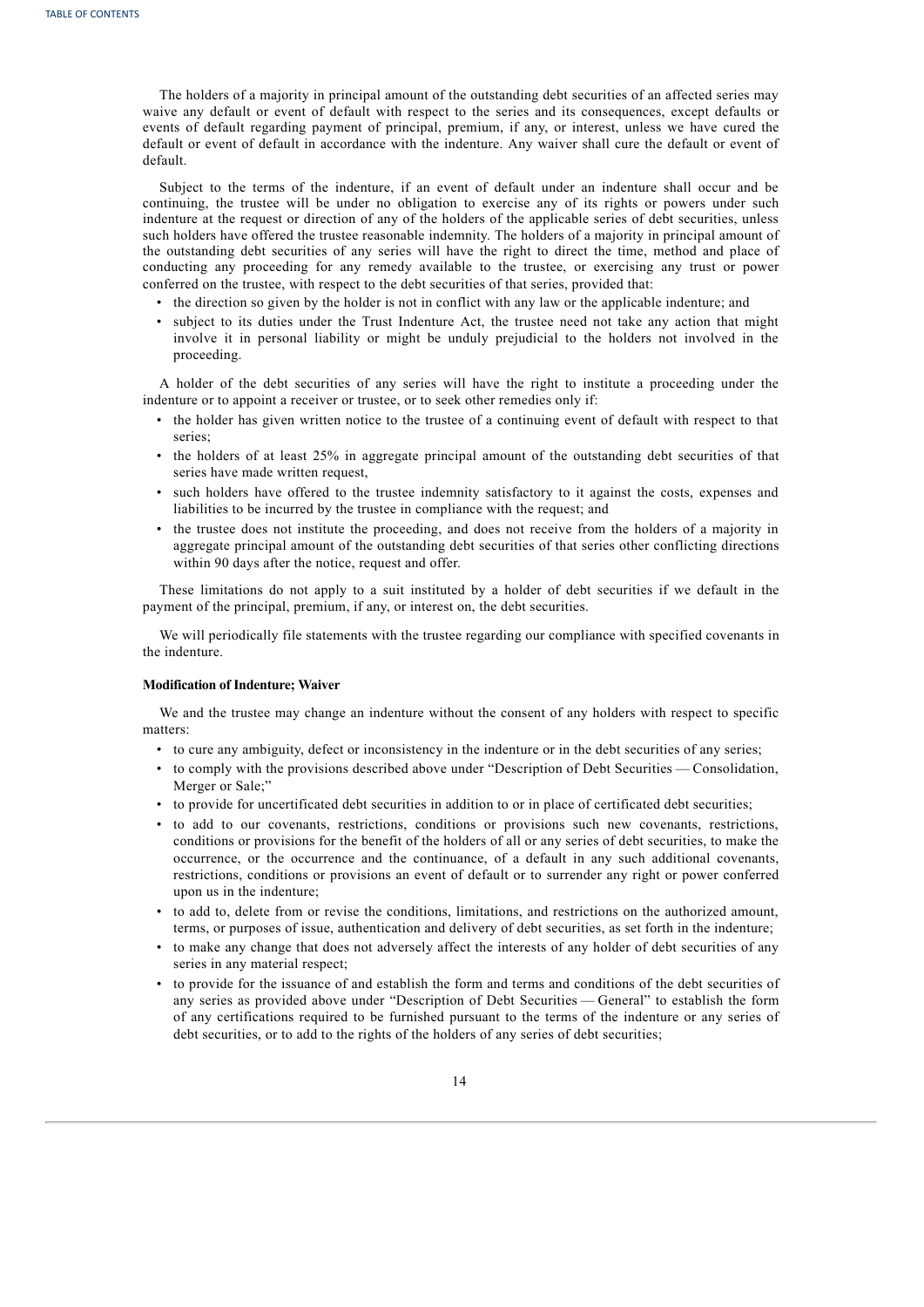- to evidence and provide for the acceptance of appointment under any indenture by a successor trustee; or
- to comply with any requirements of the SEC in connection with the qualification of any indenture under the Trust Indenture Act.

In addition, under the indenture, the rights of holders of a series of debt securities may be changed by us and the trustee with the written consent of the holders of at least a majority in aggregate principal amount of the outstanding debt securities of each series that is affected. However, unless we provide otherwise in the prospectus supplement applicable to a particular series of debt securities, we and the trustee may make the following changes only with the consent of each holder of any outstanding debt securities affected:

- extending the fixed maturity of any debt securities of any series;
- reducing the principal amount, reducing the rate of or extending the time of payment of interest, or reducing any premium payable upon the redemption of any series of any debt securities; or
- reducing the percentage of debt securities, the holders of which are required to consent to any amendment, supplement, modification or waiver.

# **Discharge**

Each indenture provides that we can elect to be discharged from our obligations with respect to one or more series of debt securities, except for specified obligations, including obligations to:

- provide for payment;
- register the transfer or exchange of debt securities of the series;
- replace stolen, lost or mutilated debt securities of the series;
- pay principal of and premium and interest on any debt securities of the series;
- maintain paying agencies;
- hold monies for payment in trust;
- recover excess money held by the trustee;
- compensate and indemnify the trustee; and
- appoint any successor trustee.

In order to exercise our rights to be discharged, we must deposit with the trustee money or government obligations sufficient to pay all the principal of, any premium, if any, and interest on, the debt securities of the series on the dates payments are due.

# **Form, Exchange and Transfer**

We will issue the debt securities of each series only in fully registered form without coupons and, unless we provide otherwise in the applicable prospectus supplement, in denominations of \$1,000 and any integral multiple thereof. The indenture provides that we may issue debt securities of a series in temporary or permanent global form and as book-entry securities that will be deposited with, or on behalf of, The Depository Trust Company, or DTC, or another depositary named by us and identified in the applicable prospectus supplement with respect to that series. To the extent the debt securities of a series are issued in global form and as book-entry, a description of terms relating to any book entry securities will be set forth in the applicable prospectus supplement.

At the option of the holder, subject to the terms of the indenture and the limitations applicable to global securities described in the applicable prospectus supplement, the holder of the debt securities of any series can exchange the debt securities for other debt securities of the same series, in any authorized denomination and of like tenor and aggregate principal amount.

<span id="page-17-0"></span>Subject to the terms of the indenture and the limitations applicable to global securities set forth in the applicable prospectus supplement, holders of the debt securities may present the debt securities for exchange or for registration of transfer, duly endorsed or with the form of transfer endorsed thereon duly executed if so required by us or the security registrar, at the office of the security registrar or at the office of any transfer agent designated by us for this purpose. Unless otherwise provided in the debt securities that the holder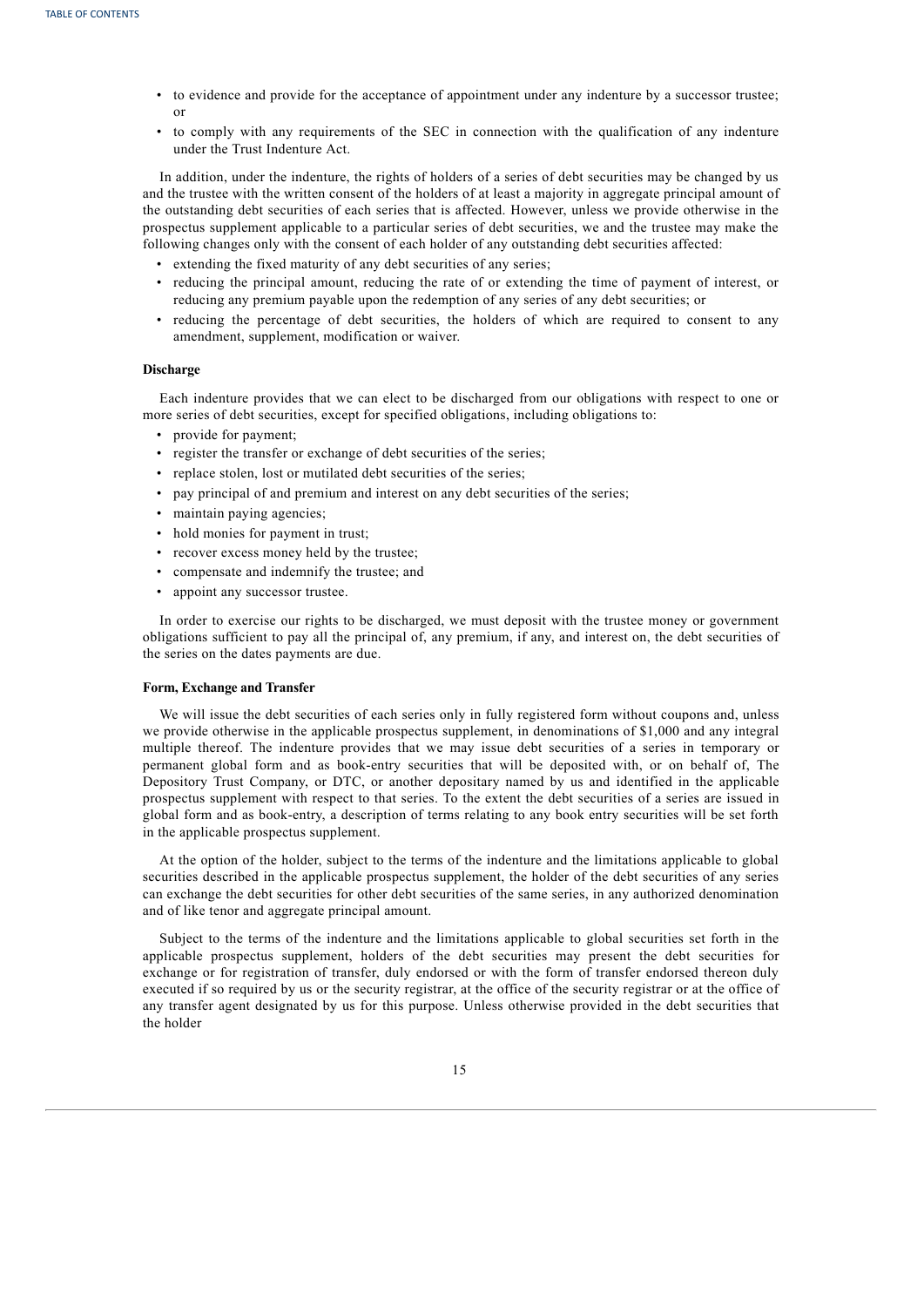presents for transfer or exchange, we will impose no service charge for any registration of transfer or exchange, but we may require payment of any taxes or other governmental charges.

We will name in the applicable prospectus supplement the security registrar, and any transfer agent in addition to the security registrar, that we initially designate for any debt securities. We may at any time designate additional transfer agents or rescind the designation of any transfer agent or approve a change in the office through which any transfer agent acts, except that we will be required to maintain a transfer agent in each place of payment for the debt securities of each series.

If we elect to redeem the debt securities of any series, we will not be required to:

- issue, register the transfer of, or exchange any debt securities of that series during a period beginning at the opening of business 15 days before the day of mailing of a notice of redemption of any debt securities that may be selected for redemption and ending at the close of business on the day of the mailing; or
- register the transfer of or exchange any debt securities so selected for redemption, in whole or in part, except the unredeemed portion of any debt securities we are redeeming in part.

# **Information Concerning the Trustee**

The trustee, other than during the occurrence and continuance of an event of default under an indenture, undertakes to perform only those duties as are specifically set forth in the applicable indenture. Upon an event of default under an indenture, the trustee must use the same degree of care as a prudent person would exercise or use in the conduct of his or her own affairs. Subject to this provision, the trustee is under no obligation to exercise any of the powers given it by the indenture at the request of any holder of debt securities unless it is offered reasonable security and indemnity against the costs, expenses and liabilities that it might incur.

# **Payment and Paying Agents**

Unless we otherwise indicate in the applicable prospectus supplement, we will make payment of the interest on any debt securities on any interest payment date to the person in whose name the debt securities, or one or more predecessor securities, are registered at the close of business on the regular record date for the interest.

We will pay principal of and any premium and interest on the debt securities of a particular series at the office of the paying agents designated by us, except that unless we otherwise indicate in the applicable prospectus supplement, we will make interest payments by check that we will mail to the holder or by wire transfer to certain holders. Unless we otherwise indicate in the applicable prospectus supplement, we will designate the corporate trust office of the trustee as our sole paying agent for payments with respect to debt securities of each series. We will name in the applicable prospectus supplement any other paying agents that we initially designate for the debt securities of a particular series. We will maintain a paying agent in each place of payment for the debt securities of a particular series.

All money we pay to a paying agent or the trustee for the payment of the principal of or any premium or interest on any debt securities that remains unclaimed at the end of two years after such principal, premium or interest has become due and payable will be repaid to us, and the holder of the debt security thereafter may look only to us for payment thereof.

# **Governing Law**

The indenture and the debt securities will be governed by and construed in accordance with the internal laws of the State of New York, except to the extent that the Trust Indenture Act of 1939 is applicable.

# **DESCRIPTION OF WARRANTS**

The following description, together with the additional information we may include in any applicable prospectus supplements and in any related free writing prospectuses that we may authorize to be distributed to you, summarizes the material terms and provisions of the warrants that we may offer under this prospectus, which may consist of warrants to purchase common stock, preferred stock or debt securities and be issued in one or more series. Warrants may be offered independently or in combination with common stock, preferred stock or debt securities offered by any prospectus supplement. While the terms we have summarized below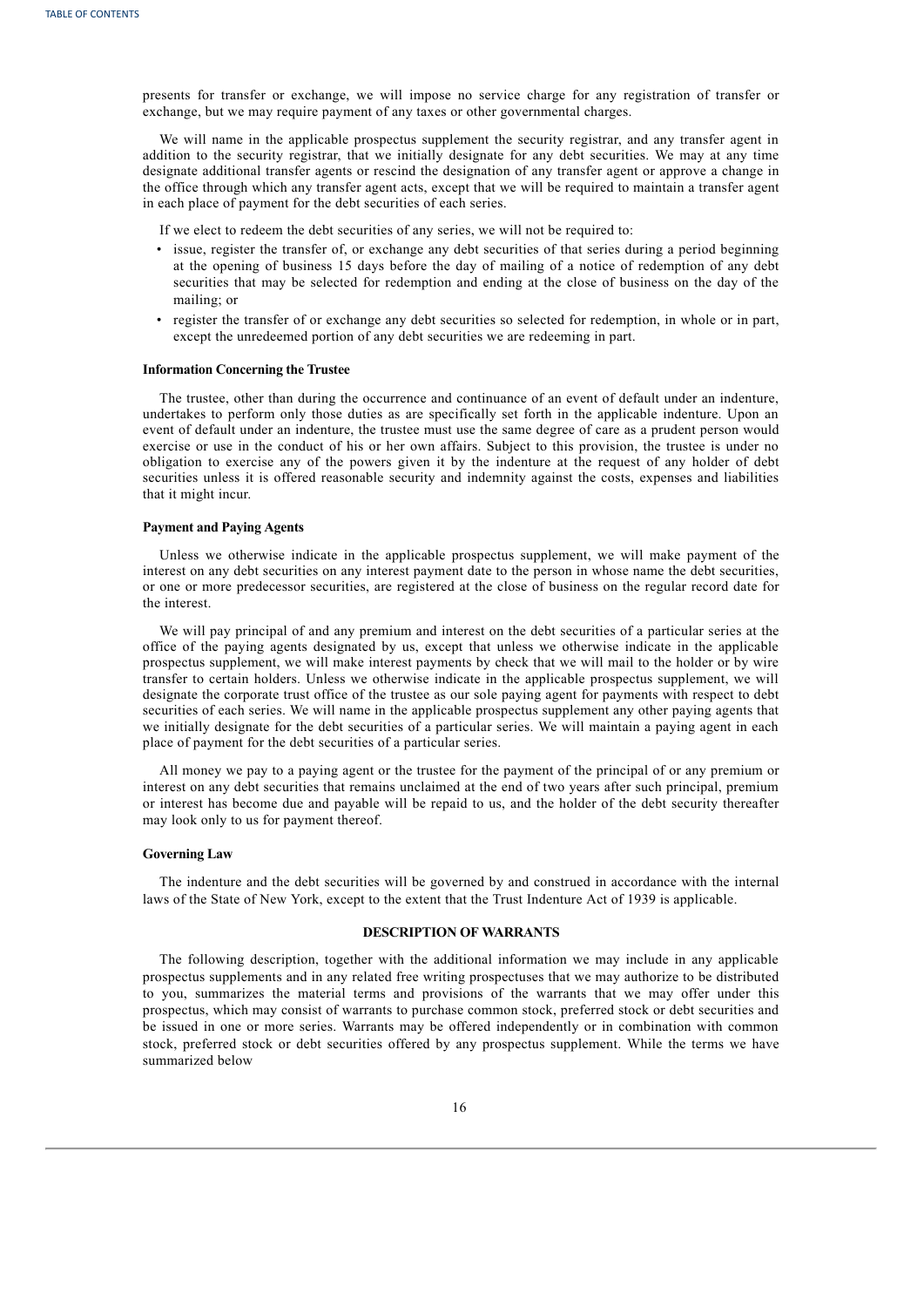will apply generally to any warrants that we may offer under this prospectus, we will describe the particular terms of any series of warrants in more detail in the applicable prospectus supplement. The following description of warrants will apply to the warrants offered by this prospectus unless we provide otherwise in the applicable prospectus supplement. The applicable prospectus supplement for a particular series of warrants may specify different or additional terms.

We have filed forms of the warrant agreements and forms of warrant certificates containing the terms of the warrants that may be offered as exhibits to the registration statement of which this prospectus is a part. We will file as exhibits to the registration statement of which this prospectus is a part, or will incorporate by reference from reports that we file with the SEC, the form of warrant and/or the warrant agreement and warrant certificate, as applicable, that describe the terms of the particular series of warrants we are offering, and any supplemental agreements, before the issuance of such warrants. The following summaries of material terms and provisions of the warrants are subject to, and qualified in their entirety by reference to, all the provisions of the form of warrant and/or the warrant agreement and warrant certificate, as applicable, and any supplemental agreements applicable to a particular series of warrants that we may offer under this prospectus. We urge you to read the applicable prospectus supplement related to the particular series of warrants that we may offer under this prospectus, as well as any related free writing prospectuses, and the complete form of warrant and/or the warrant agreement and warrant certificate, as applicable, and any supplemental agreements, that contain the terms of the warrants.

### **General**

We will describe in the applicable prospectus supplement the terms of the series of warrants being offered, including:

- the offering price and aggregate number of warrants offered;
- the currency for which the warrants may be purchased;
- if applicable, the designation and terms of the securities with which the warrants are issued and the number of warrants issued with each such security or each principal amount of such security;
- in the case of warrants to purchase debt securities, the principal amount of debt securities purchasable upon exercise of one warrant and the price at, and currency in which, this principal amount of debt securities may be purchased upon such exercise;
- in the case of warrants to purchase common stock or preferred stock, the number of shares of common stock or preferred stock, as the case may be, purchasable upon the exercise of one warrant and the price at which these shares may be purchased upon such exercise;
- the effect of any merger, consolidation, sale or other disposition of our business on the warrant agreements and the warrants;
- the terms of any rights to redeem or call the warrants;
- any provisions for changes to or adjustments in the exercise price or number of securities issuable upon exercise of the warrants;
- the dates on which the right to exercise the warrants will commence and expire;
- the manner in which the warrant agreements and warrants may be modified;
- a discussion of any material or special U.S. federal income tax considerations of holding or exercising the warrants;
- the terms of the securities issuable upon exercise of the warrants; and
- any other specific terms, preferences, rights or limitations of or restrictions on the warrants.

Before exercising their warrants, holders of warrants will not have any of the rights of holders of the securities purchasable upon such exercise, including:

- in the case of warrants to purchase debt securities, the right to receive payments of principal of, or premium, if any, or interest on, the debt securities purchasable upon exercise or to enforce covenants in the applicable indenture; or
- <span id="page-19-0"></span>• in the case of warrants to purchase common stock or preferred stock, the right to receive dividends, if any, or, payments upon our liquidation, dissolution or winding up or to exercise voting rights, if any.

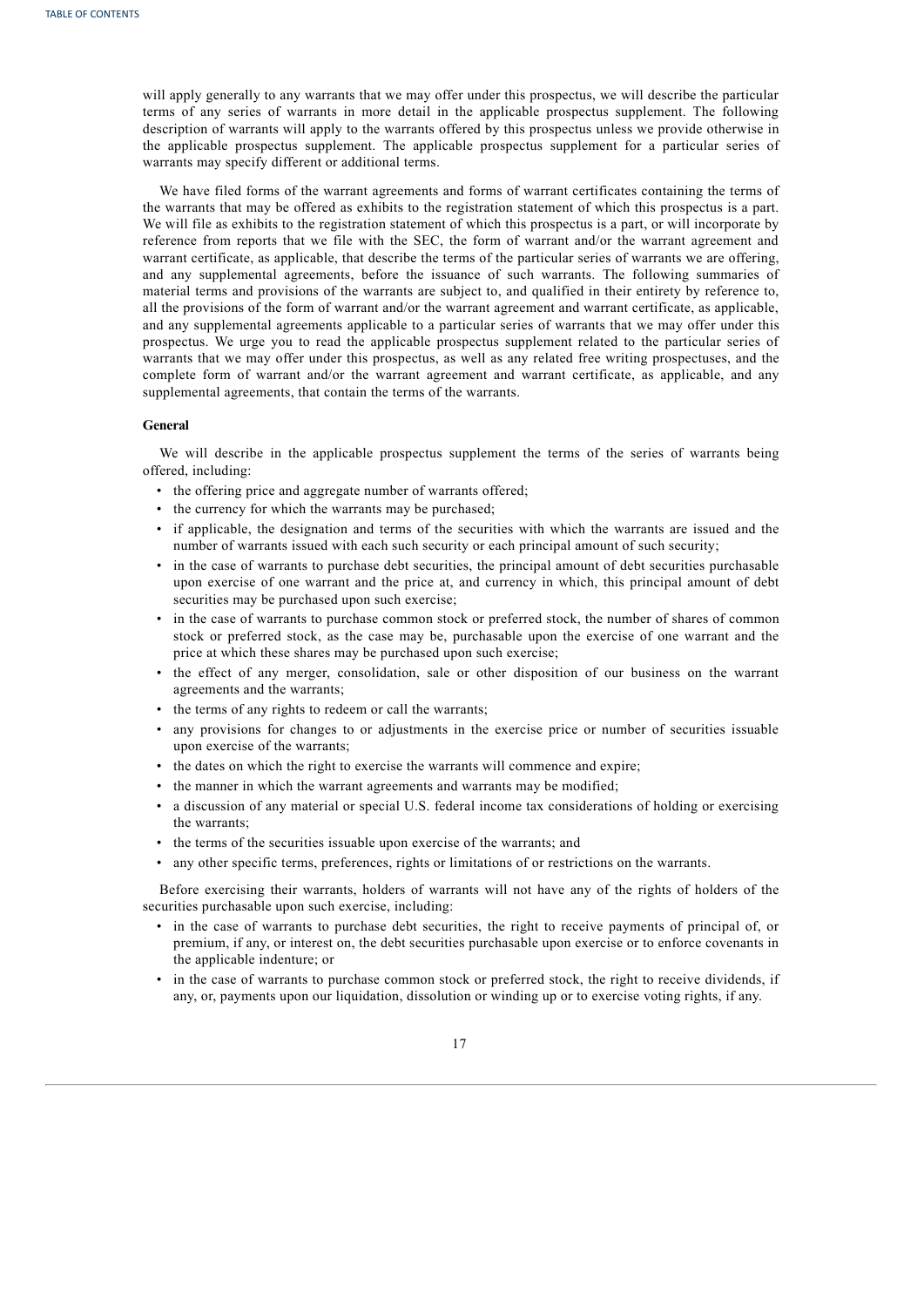# **Exercise of Warrants**

Each warrant will entitle the holder to purchase the securities that we specify in the applicable prospectus supplement at the exercise price that we describe in the applicable prospectus supplement. The warrants may be exercised as set forth in the prospectus supplement relating to the warrants offered. Unless we otherwise specify in the applicable prospectus supplement, warrants may be exercised at any time up to the close of business on the expiration date set forth in the prospectus supplement relating to the warrants offered thereby. After the close of business on the expiration date, unexercised warrants will become void.

Upon receipt of payment and the warrant or warrant certificate, as applicable, properly completed and duly executed at the corporate trust office of the warrant agent, if any, or any other office, including ours, indicated in the prospectus supplement, we will, as soon as practicable, issue and deliver the securities purchasable upon such exercise. If less than all of the warrants (or the warrants represented by such warrant certificate) are exercised, a new warrant or a new warrant certificate, as applicable, will be issued for the remaining warrants.

# **Governing Law**

Unless we otherwise specify in the applicable prospectus supplement, the warrants and any warrant agreements will be governed by and construed in accordance with the laws of the State of New York.

# **Enforceability of Rights by Holders of Warrants**

Each warrant agent, if any, will act solely as our agent under the applicable warrant agreement and will not assume any obligation or relationship of agency or trust with any holder of any warrant. A single bank or trust company may act as warrant agent for more than one issue of warrants. A warrant agent will have no duty or responsibility in case of any default by us under the applicable warrant agreement or warrant, including any duty or responsibility to initiate any proceedings at law or otherwise, or to make any demand upon us. Any holder of a warrant may, without the consent of the related warrant agent or the holder of any other warrant, enforce by appropriate legal action its right to exercise, and receive the securities purchasable upon exercise of, its warrants.

# **LEGAL OWNERSHIP OF SECURITIES**

We can issue securities in registered form or in the form of one or more global securities. We describe global securities in greater detail below. We refer to those persons who have securities registered in their own names on the books that we or any applicable trustee, depositary or warrant agent maintain for this purpose as the "holders" of those securities. These persons are the legal holders of the securities. We refer to those persons who, indirectly through others, own beneficial interests in securities that are not registered in their own names, as "indirect holders" of those securities. As we discuss below, indirect holders are not legal holders, and investors in securities issued in book-entry form or in street name will be indirect holders.

# **Book-Entry Holders**

We may issue securities in book-entry form only, as we will specify in the applicable prospectus supplement. This means securities may be represented by one or more global securities registered in the name of a financial institution that holds them as depositary on behalf of other financial institutions that participate in the depositary's book-entry system. These participating institutions, which are referred to as participants, in turn, hold beneficial interests in the securities on behalf of themselves or their customers.

Only the person in whose name a security is registered is recognized as the holder of that security. Securities issued in global form will be registered in the name of the depositary or its participants. Consequently, for securities issued in global form, we will recognize only the depositary as the holder of the securities, and we will make all payments on the securities to the depositary. The depositary passes along the payments it receives to its participants, which in turn pass the payments along to their customers who are the beneficial owners. The depositary and its participants do so under agreements they have made with one another or with their customers; they are not obligated to do so under the terms of the securities.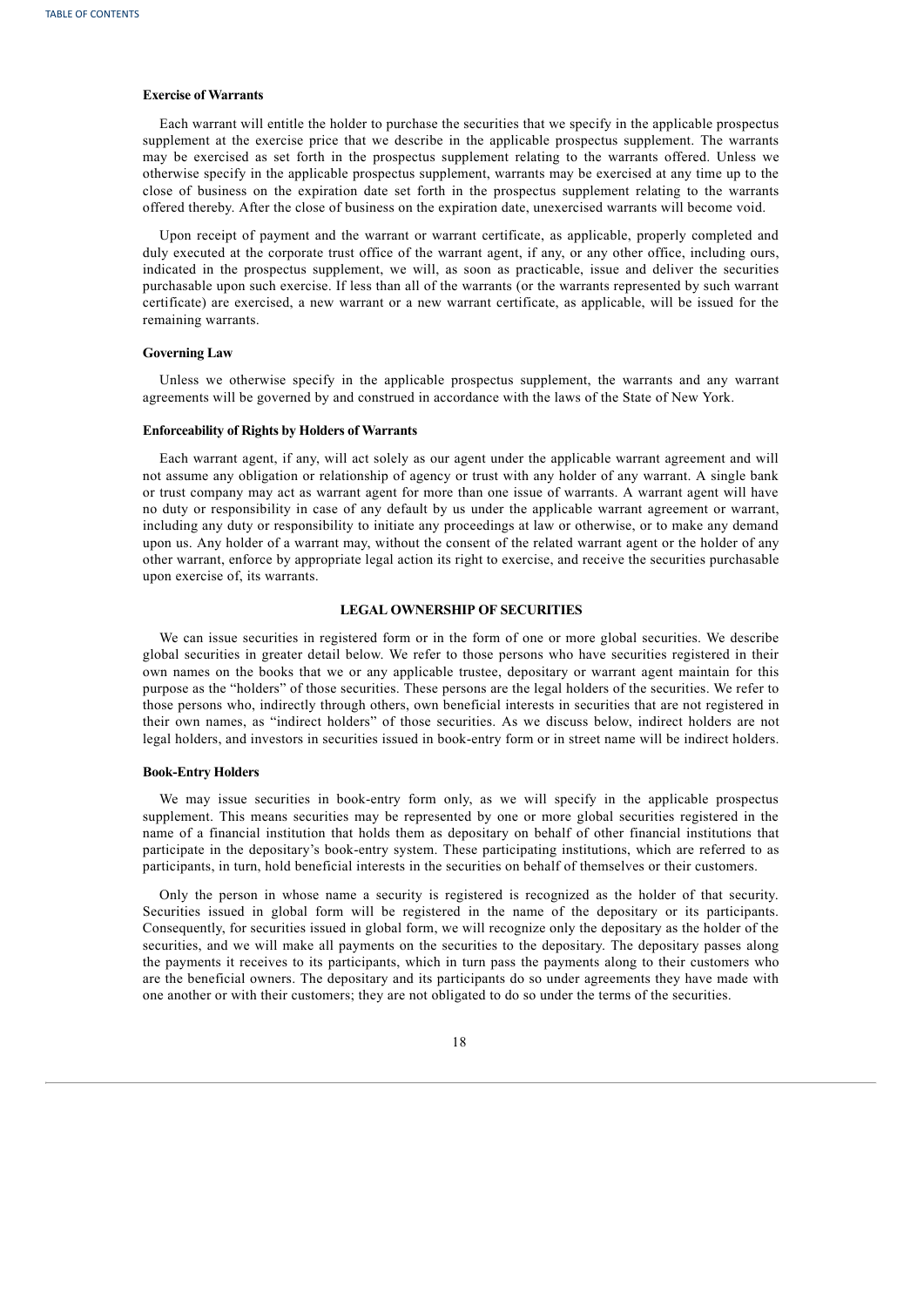As a result, investors in a book-entry security will not own securities directly. Instead, they will own beneficial interests in a global security, through a bank, broker or other financial institution that participates in the depositary's book-entry system or holds an interest through a participant. As long as the securities are issued in global form, investors will be indirect holders, and not holders, of the securities.

### **Street Name Holders**

We may terminate a global security or issue securities in non-global form. In these cases, investors may choose to hold their securities in their own names or in "street name." Securities held by an investor in street name would be registered in the name of a bank, broker or other financial institution that the investor chooses, and the investor would hold only a beneficial interest in those securities through an account he or she maintains at that institution.

For securities held in street name, we will recognize only the intermediary banks, brokers and other financial institutions in whose names the securities are registered as the holders of those securities, and we will make all payments on those securities to them. These institutions pass along the payments they receive to their customers who are the beneficial owners, but only because they agree to do so in their customer agreements or because they are legally required to do so. Investors who hold securities in street name will be indirect holders, not holders, of those securities.

### **Legal Holders**

Our obligations, as well as the obligations of any applicable trustee and of any third parties employed by us or a trustee, run only to the legal holders of the securities. We do not have obligations to investors who hold beneficial interests in global securities, in street name or by any other indirect means. This will be the case whether an investor chooses to be an indirect holder of a security or has no choice because we are issuing the securities only in global form.

For example, once we make a payment or give a notice to the holder, we have no further responsibility for the payment or notice even if that holder is required, under agreements with depositary participants or customers or by law, to pass it along to the indirect holders but does not do so. Similarly, we may want to obtain the approval of the holders to amend an indenture, to relieve us of the consequences of a default or of our obligation to comply with a particular provision of the indenture or for other purposes. In such an event, we would seek approval only from the holders, and not the indirect holders, of the securities. Whether and how the holders contact the indirect holders is up to the holders.

# **Special Considerations For Indirect Holders**

If you hold securities through a bank, broker or other financial institution, either in book-entry form or in street name, you should check with your own institution to find out:

- how it handles securities payments and notices;
- whether it imposes fees or charges;
- how it would handle a request for the holders' consent, if ever required;
- whether and how you can instruct it to send you securities registered in your own name so you can be a holder, if that is permitted in the future;
- how it would exercise rights under the securities if there were a default or other event triggering the need for holders to act to protect their interests; and
- if the securities are in book-entry form, how the depositary's rules and procedures will affect these matters.

### **Global Securities**

A global security is a security that represents one or any other number of individual securities held by a depositary. Generally, all securities represented by the same global securities will have the same terms.

Each security issued in book-entry form will be represented by a global security that we deposit with and register in the name of a financial institution or its nominee that we select. The financial institution that we

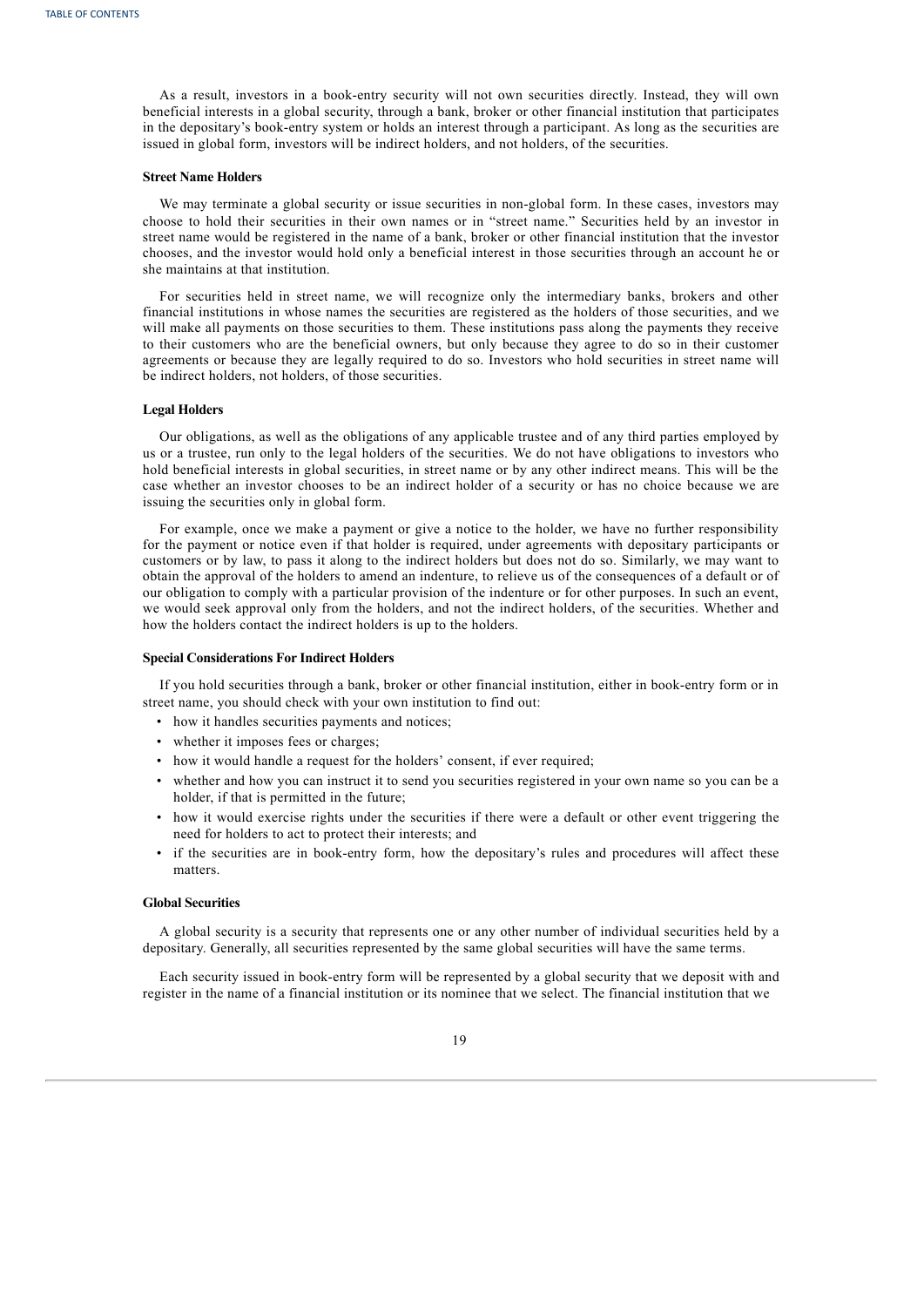select for this purpose is called the depositary. Unless we specify otherwise in the applicable prospectus supplement, DTC will be the depositary for all securities issued in book-entry form.

A global security may not be transferred to or registered in the name of anyone other than the depositary, its nominee or a successor depositary, unless special termination situations arise. We describe those situations below under the section entitled "Special Situations When a Global Security Will Be Terminated" in this prospectus. As a result of these arrangements, the depositary, or its nominee, will be the sole registered owner and holder of all securities represented by a global security, and investors will be permitted to own only beneficial interests in a global security. Beneficial interests must be held by means of an account with a broker, bank or other financial institution that in turn has an account with the depositary or with another institution that does. Thus, an investor whose security is represented by a global security will not be a holder of the security, but only an indirect holder of a beneficial interest in the global security.

If the prospectus supplement for a particular security indicates that the security will be issued in global form only, then the security will be represented by a global security at all times unless and until the global security is terminated. If termination occurs, we may issue the securities through another book-entry clearing system or decide that the securities may no longer be held through any book-entry clearing system.

# **Special Considerations For Global Securities**

The rights of an indirect holder relating to a global security will be governed by the account rules of the investor's financial institution and of the depositary, as well as general laws relating to securities transfers. We do not recognize an indirect holder as a holder of securities and instead deal only with the depositary that holds the global security.

If securities are issued only in the form of a global security, an investor should be aware of the following:

- an investor cannot cause the securities to be registered in his or her name, and cannot obtain nonglobal certificates for his or her interest in the securities, except in the special situations we describe below;
- an investor will be an indirect holder and must look to his or her own bank or broker for payments on the securities and protection of his or her legal rights relating to the securities, as we describe above;
- an investor may not be able to sell interests in the securities to some insurance companies and to other institutions that are required by law to own their securities in non-book-entry form;
- an investor may not be able to pledge his or her interest in a global security in circumstances where certificates representing the securities must be delivered to the lender or other beneficiary of the pledge in order for the pledge to be effective;
- the depositary's policies, which may change from time to time, will govern payments, transfers, exchanges and other matters relating to an investor's interest in a global security;
- we and any applicable trustee have no responsibility for any aspect of the depositary's actions or for its records of ownership interests in a global security, nor do we or any applicable trustee supervise the depositary in any way;
- the depositary may, and we understand that DTC will, require that those who purchase and sell interests in a global security within its book-entry system use immediately available funds, and your broker or bank may require you to do so as well; and
- financial institutions that participate in the depositary's book-entry system, and through which an investor holds its interest in a global security, may also have their own policies affecting payments, notices and other matters relating to the securities.

There may be more than one financial intermediary in the chain of ownership for an investor. We do not monitor and are not responsible for the actions of any of those intermediaries.

# **Special Situations When a Global Security Will Be Terminated**

<span id="page-22-0"></span>In a few special situations described below, the global security will terminate and interests in it will be exchanged for physical certificates representing those interests. After that exchange, the choice of whether to hold securities directly or in street name will be up to the investor. Investors must consult their own banks or brokers to find out how to have their interests in securities transferred to their own name, so that they will be direct holders. We have described the rights of holders and street name investors above.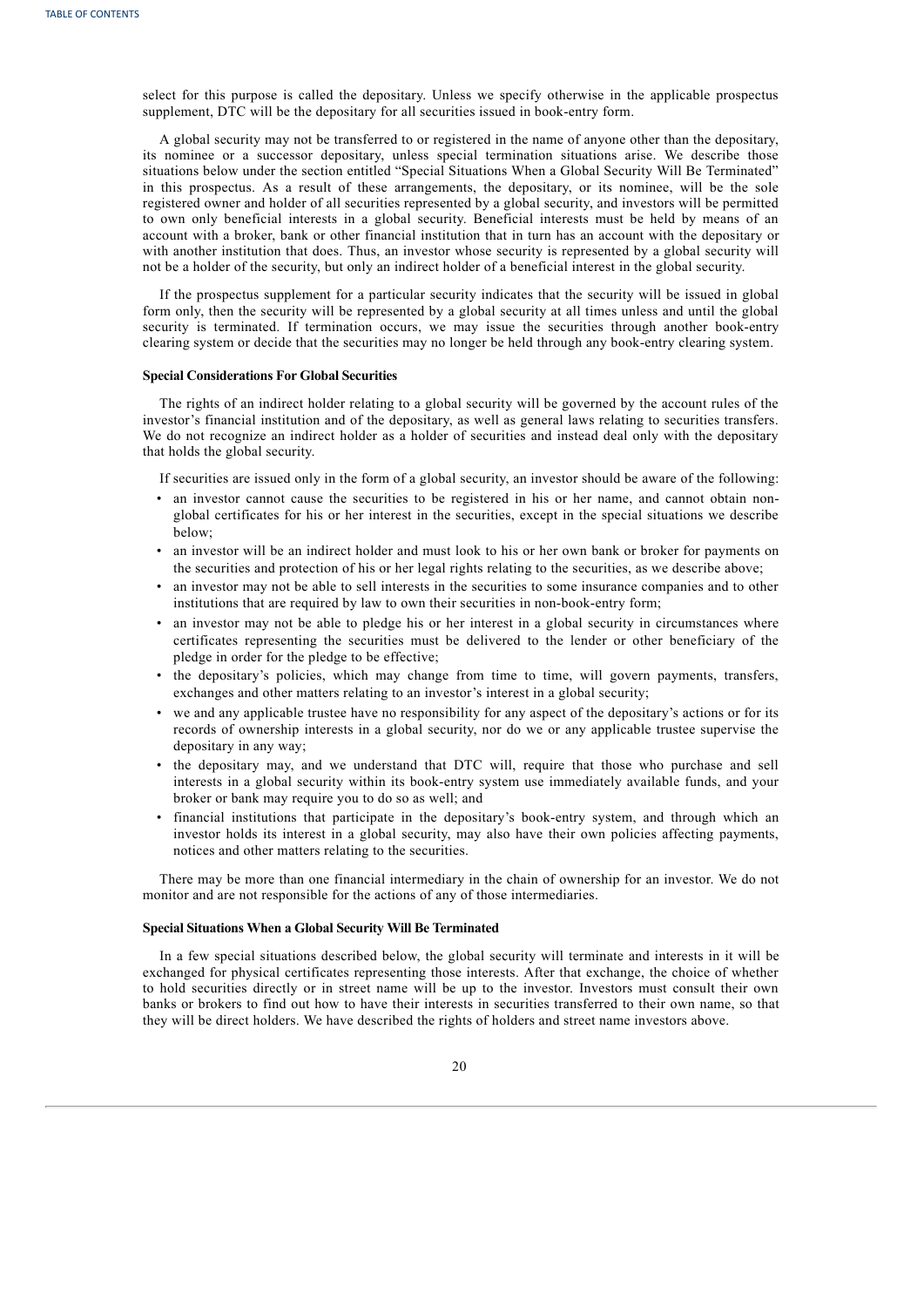Unless we provide otherwise in the applicable prospectus supplement, the global security will terminate when the following special situations occur:

- if the depositary notifies us that it is unwilling, unable or no longer qualified to continue as depositary for that global security and we do not appoint another institution to act as depositary within 90 days;
- if we notify any applicable trustee that we wish to terminate that global security; or
- if an event of default has occurred with regard to securities represented by that global security and has not been cured or waived.

The applicable prospectus supplement may also list additional situations for terminating a global security that would apply only to the particular series of securities covered by the applicable prospectus supplement. When a global security terminates, the depositary, and not we or any applicable trustee, is responsible for deciding the names of the institutions that will be the initial direct holders.

# **PLAN OF DISTRIBUTION**

We may sell the securities from time to time pursuant to underwritten public offerings, direct sales to the public, negotiated transactions, block trades or a combination of these methods. We may sell the securities to or through underwriters or dealers, through agents, or directly to one or more purchasers. We may distribute securities from time to time in one or more transactions:

- at a fixed price or prices, which may be changed;
- at market prices prevailing at the time of sale;
- at prices related to such prevailing market prices; or
- at negotiated prices.

A prospectus supplement or supplements (and any related free writing prospectus that we may authorize to be provided to you) will describe the terms of the offering of the securities, including, to the extent applicable:

- the name or names of the underwriters, if any;
- the purchase price of the securities or other consideration therefor, and the proceeds, if any, we will receive from the sale;
- any over-allotment options under which underwriters may purchase additional securities from us;
- any agency fees or underwriting discounts and other items constituting agents' or underwriters' compensation;
- any public offering price;
- any discounts or concessions allowed or reallowed or paid to dealers; and
- any securities exchange or market on which the securities may be listed.

Only underwriters named in the prospectus supplement will be underwriters of the securities offered by the prospectus supplement.

If underwriters are used in the sale, they will acquire the securities for their own account and may resell the securities from time to time in one or more transactions at a fixed public offering price or at varying prices determined at the time of sale. The obligations of the underwriters to purchase the securities will be subject to the conditions set forth in the applicable underwriting agreement. We may offer the securities to the public through underwriting syndicates represented by managing underwriters or by underwriters without a syndicate. Subject to certain conditions, the underwriters will be obligated to purchase all of the securities offered by the prospectus supplement, other than securities covered by any over-allotment option. Any public offering price and any discounts or concessions allowed or reallowed or paid to dealers may change from time to time. We may use underwriters with whom we have a material relationship. We will describe in the prospectus supplement, naming the underwriter, the nature of any such relationship.

<span id="page-23-0"></span>We may sell securities directly or through agents we designate from time to time. We will name any agent involved in the offering and sale of securities and we will describe any commissions we will pay the agent in the prospectus supplement. Unless the prospectus supplement states otherwise, our agent will act on a best-efforts basis for the period of its appointment.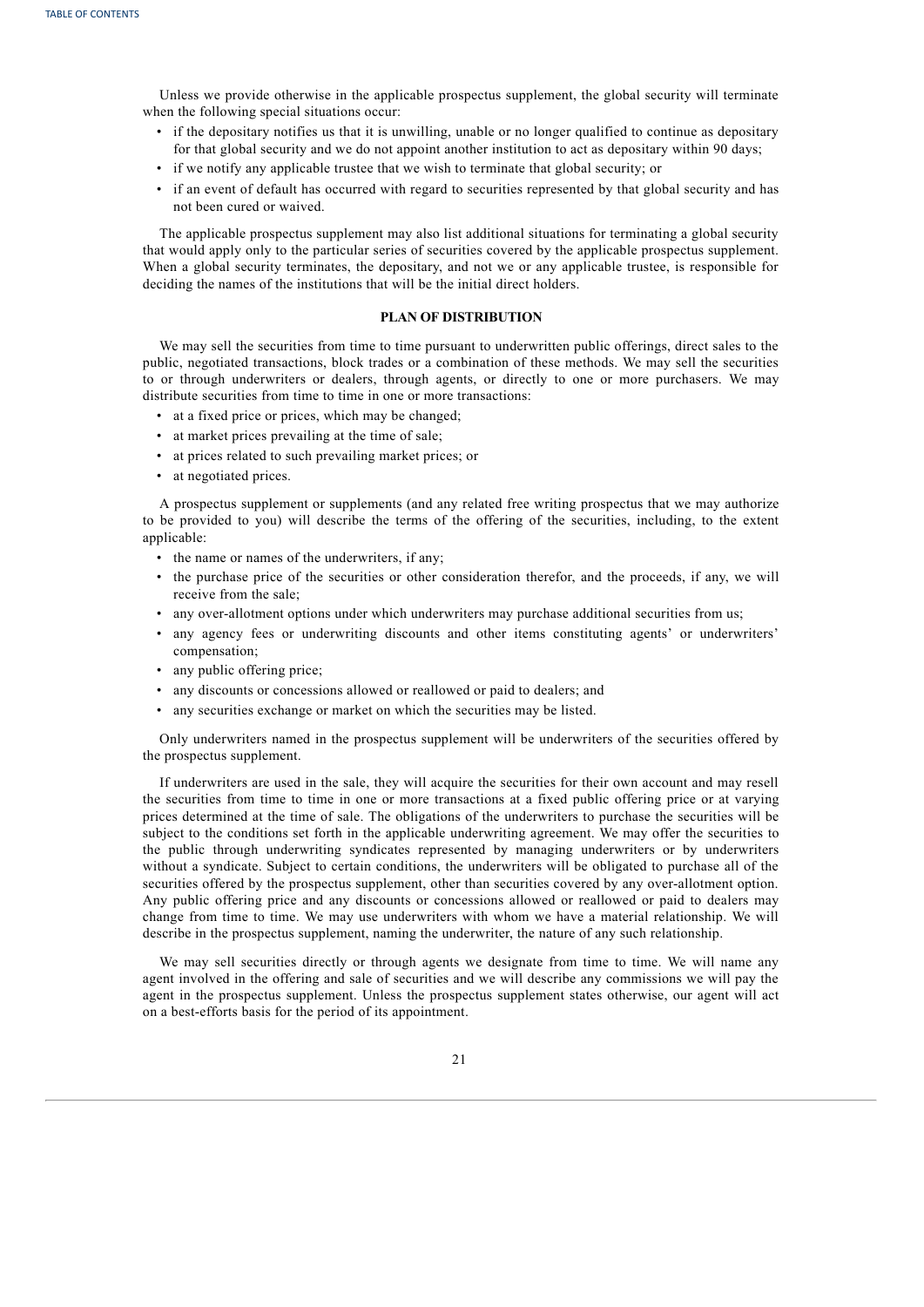We may authorize agents or underwriters to solicit offers by certain types of institutional investors to purchase securities from us at the public offering price set forth in the prospectus supplement pursuant to delayed delivery contracts providing for payment and delivery on a specified date in the future. We will describe the conditions to these contracts and the commissions we must pay for solicitation of these contracts in the prospectus supplement.

We may provide agents and underwriters with indemnification against civil liabilities, including liabilities under the Securities Act, or contribution with respect to payments that the agents or underwriters may make with respect to these liabilities. Agents and underwriters may engage in transactions with, or perform services for, us in the ordinary course of business.

All securities we may offer, other than common stock, will be new issues of securities with no established trading market. Any underwriters may make a market in these securities, but will not be obligated to do so and may discontinue any market making at any time without notice. We cannot guarantee the liquidity of the trading markets for any securities.

Any underwriter may engage in over-allotment, stabilizing transactions, short-covering transactions and penalty bids in accordance with Regulation M under the Exchange Act. Over-allotment involves sales in excess of the offering size, which create a short position. Stabilizing transactions permit bids to purchase the underlying security so long as the stabilizing bids do not exceed a specified maximum price. Syndicatecovering or other short-covering transactions involve purchases of the securities, either through exercise of the over-allotment option or in the open market after the distribution is completed, to cover short positions. Penalty bids permit the underwriters to reclaim a selling concession from a dealer when the securities originally sold by the dealer are purchased in a stabilizing or covering transaction to cover short positions. Those activities may cause the price of the securities to be higher than it would otherwise be. If commenced, the underwriters may discontinue any of the activities at any time.

Any underwriters or agents that are qualified market makers on the Nasdaq Global Select Market may engage in passive market making transactions in the common stock on the Nasdaq Global Select Market in accordance with Regulation M under the Exchange Act, during the business day prior to the pricing of the offering, before the commencement of offers or sales of the common stock. Passive market makers must comply with applicable volume and price limitations and must be identified as passive market makers. In general, a passive market maker must display its bid at a price not in excess of the highest independent bid for such security; if all independent bids are lowered below the passive market maker's bid, however, the passive market maker's bid must then be lowered when certain purchase limits are exceeded. Passive market making may stabilize the market price of the securities at a level above that which might otherwise prevail in the open market and, if commenced, may be discontinued at any time.

In compliance with guidelines of the Financial Industry Regulatory Authority, or FINRA, the maximum consideration or discount to be received by any FINRA member or independent broker dealer may not exceed 8% of the aggregate amount of the securities offered pursuant to this prospectus and any applicable prospectus supplement.

### **LEGAL MATTERS**

Cooley LLP will pass upon the validity of the securities offered by this prospectus, and any supplement thereto, unless otherwise indicated in the applicable prospectus supplement. Additional legal matters may be passed upon for us or any underwriters, dealers or agents, by counsel that we will name in the applicable prospectus supplement.

# **EXPERTS**

<span id="page-24-0"></span>The consolidated financial statements of Angion Biomedica Corp. incorporated in this prospectus by reference from Angion Biomedica Corp.'s Annual Report on Form 10-K for the year ended December 31, 2021 have been audited by Moss Adams LLP, an independent registered public accounting firm, as stated in their report which is incorporated herein by reference. Such consolidated financial statements have been so incorporated in reliance upon the report of such firm given upon their authority as experts in accounting and auditing.

22